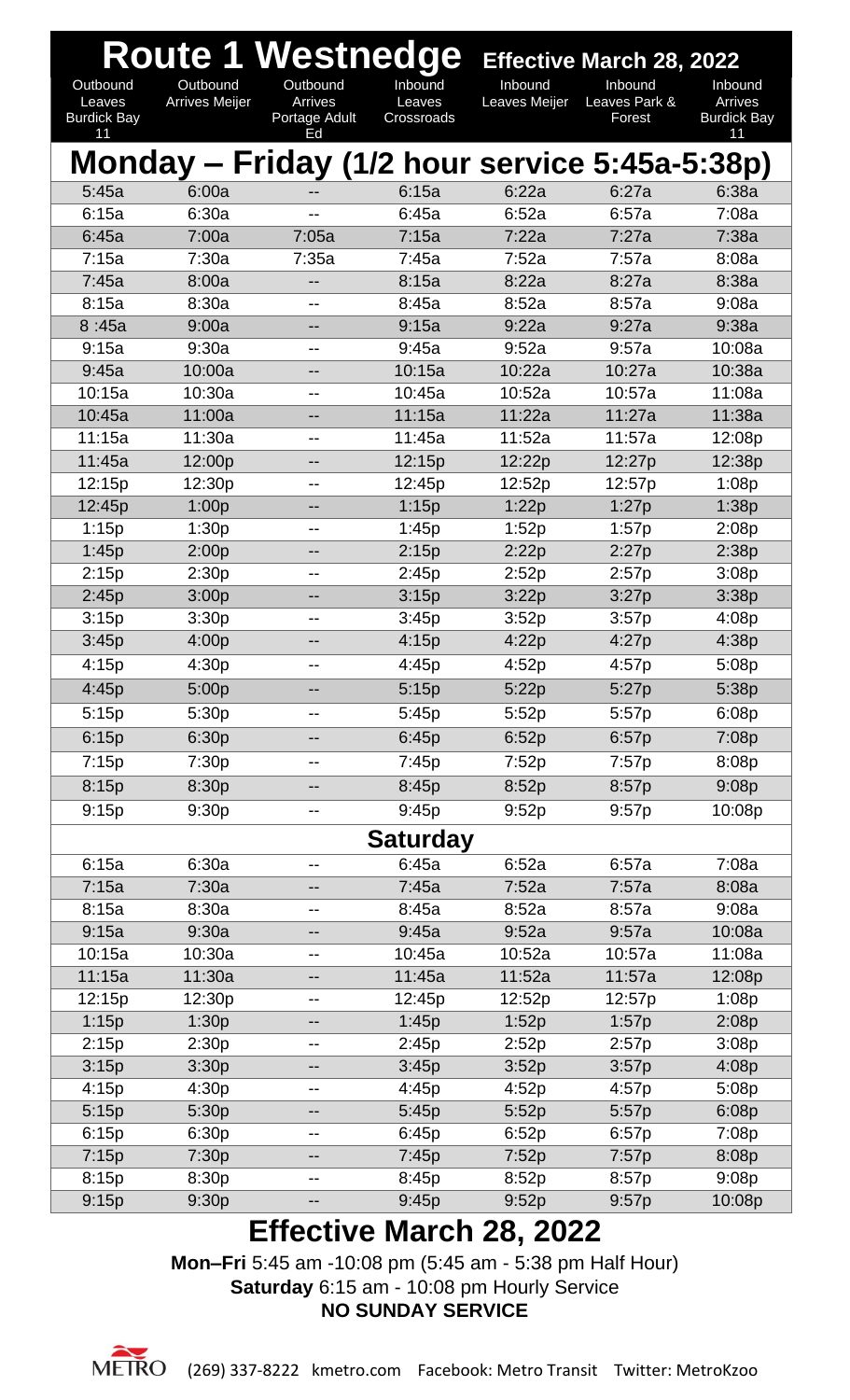| Route 2 Portage Effective March 28, 2022 |                                      |                                                     |                                            |                                      |  |  |  |  |
|------------------------------------------|--------------------------------------|-----------------------------------------------------|--------------------------------------------|--------------------------------------|--|--|--|--|
| <b>Outbound Leaves</b><br>Rose Bay 4     | Outbound Arrives<br>Portage & Miller | <b>Inbound Arrives</b><br>Davis Creek<br>Apartments | <b>Inbound Arrives</b><br>Portage & Miller | <b>Inbound Arrives</b><br>Rose Bay 4 |  |  |  |  |
| <b>Monday – Friday</b>                   |                                      |                                                     |                                            |                                      |  |  |  |  |
| 6:15a                                    | 6:20a                                | 6:45a                                               | 6:52a                                      | 7:08a                                |  |  |  |  |
| 7:15a                                    | 7:20a                                | 7:45a                                               | 7:52a                                      | 8:08a                                |  |  |  |  |
| 8:15a                                    | 8:20a                                | 8:45a                                               | 8:52a                                      | 9:08a                                |  |  |  |  |
| 9:15a                                    | 9:20a                                | 9:45a                                               | 9:52a                                      | 10:08a                               |  |  |  |  |
| 10:15a                                   | 10:20a                               | 10:45a                                              | 10:52a                                     | 11:08a                               |  |  |  |  |
| 11:15a                                   | 11:20a                               | 11:45a                                              | 11:52a                                     | 12:08p                               |  |  |  |  |
| 12:15p                                   | 12:20p                               | 12:45p                                              | 12:52p                                     | 1:08p                                |  |  |  |  |
| 1:15p                                    | 1:20p                                | 1:45p                                               | 1:52p                                      | 2:08p                                |  |  |  |  |
| 2:15p                                    | 2:20p                                | 2:45p                                               | 2:52p                                      | 3:08p                                |  |  |  |  |
| 3:15p                                    | 3:20p                                | 3:45p                                               | 3:52p                                      | 4:08p                                |  |  |  |  |
| 4:15p                                    | 4:20p                                | 4:45p                                               | 4:52p                                      | 5:08p                                |  |  |  |  |
| 5:15p                                    | 5:20p                                | 5:45p                                               | 5:52p                                      | 6:08p                                |  |  |  |  |
| 6:15p                                    | 6:20p                                | 6:45p                                               | 6:52p                                      | 7:08p                                |  |  |  |  |
| 7:15p                                    | 7:20p                                | 7:45p                                               | 7:52p                                      | 8:08p                                |  |  |  |  |
| 8:15p                                    | 8:20p                                | 8:45p                                               | 8:52p                                      | 9:08p                                |  |  |  |  |
| 9:15p                                    | 9:20p                                | 9:45p                                               | 9:52p                                      | 10:08p                               |  |  |  |  |
|                                          |                                      | <b>Saturday</b>                                     |                                            |                                      |  |  |  |  |
| 6:15a                                    | 6:20a                                | 6:45a                                               | 6:52a                                      | 7:08a                                |  |  |  |  |
| 7:15a                                    | 7:20a                                | 7:45a                                               | 7:52a                                      | 8:08a                                |  |  |  |  |
| 8:15a                                    | 8:20a                                | 8:45a                                               | 8:52a                                      | 9:08a                                |  |  |  |  |
| 9:15a                                    | 9:20a                                | 9:45a                                               | 9:52a                                      | 10:08a                               |  |  |  |  |
| 10:15a                                   | 10:20a                               | 10:45a                                              | 10:52a                                     | 11:08a                               |  |  |  |  |
| 11:15a                                   | 11:20a                               | 11:45a                                              | 11:52a                                     | 12:08p                               |  |  |  |  |
| 12:15p                                   | 12:20p                               | 12:45p                                              | 12:52p                                     | 1:08p                                |  |  |  |  |
| 1:15p                                    | 1:20p                                | 1:45p                                               | 1:52p                                      | 2:08p                                |  |  |  |  |
| 2:15p                                    | 2:20p                                | 2:45p                                               | 2:52p                                      | 3:08p                                |  |  |  |  |
| 3:15p                                    | 3:20p                                | 3:45p                                               | 3:52p                                      | 4:08p                                |  |  |  |  |
| 4:15p                                    | 4:20p                                | 4:45p                                               | 4:52p                                      | 5:08p                                |  |  |  |  |
| 5:15p                                    | 5:20p                                | 5:45p                                               | 5:52p                                      | 6:08p                                |  |  |  |  |
| 6:15p                                    | 6:20p                                | 6:45p                                               | 6:52p                                      | 7:08p                                |  |  |  |  |
| 7:15p                                    | 7:20p                                | 7:45p                                               | 7:52p                                      | 8:08p                                |  |  |  |  |
| 8:15p                                    | 8:20p                                | 8:45p                                               | 8:52p                                      | 9:08p                                |  |  |  |  |
| 9:15p                                    | 9:20p                                | 9:45p                                               | 9:52p                                      | 10:08p                               |  |  |  |  |

**Monday– Friday** 6:15 am - 10:08 pm Hourly Service **Saturday** 6:15 am - 10:08 pm Hourly Service **NO SUNDAY SERVICE**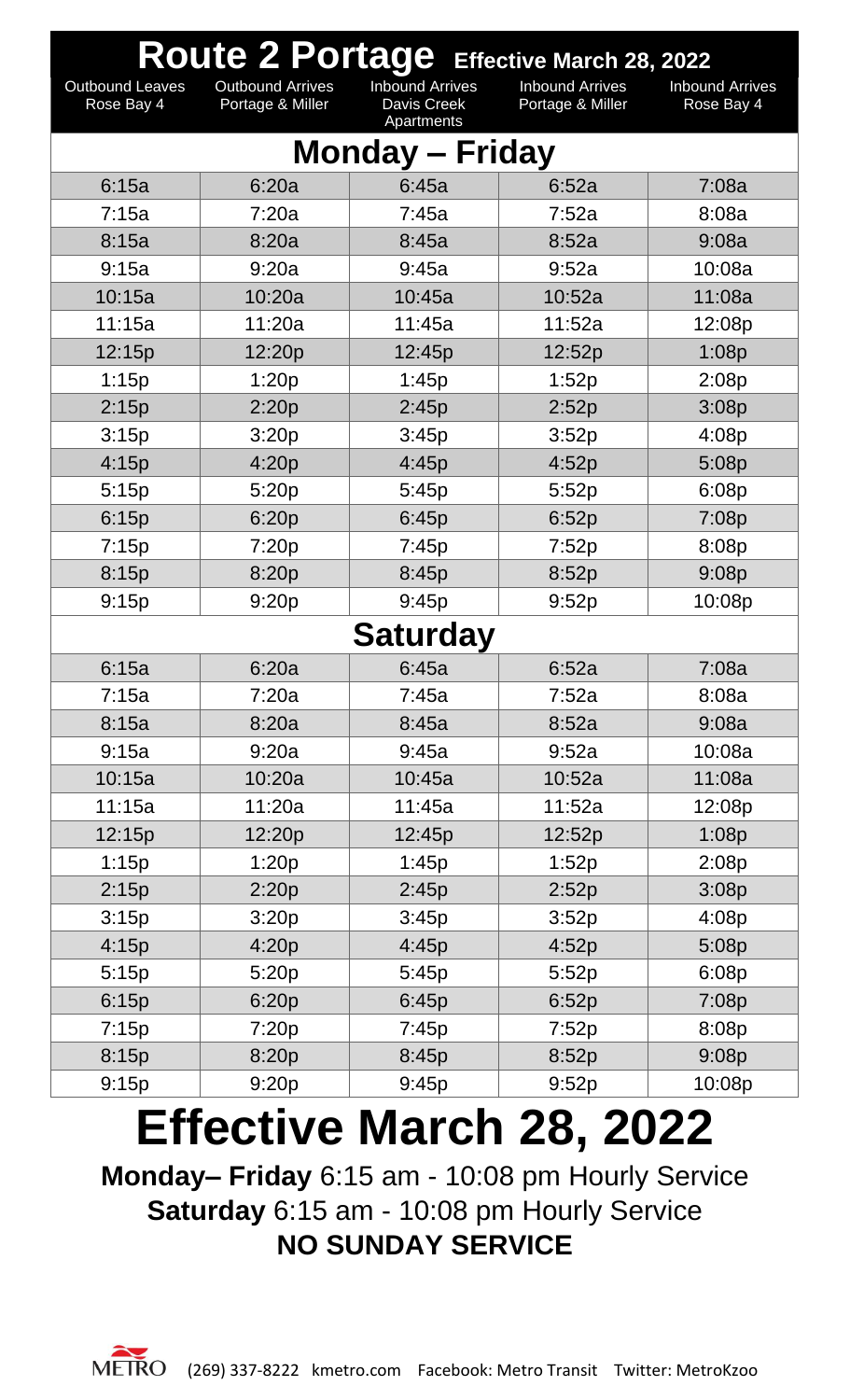|                                                  |                                     | <b>Route 3 W. Michigan</b>                 | <b>Effective March 28, 2022</b>                 |                                                  |  |  |  |
|--------------------------------------------------|-------------------------------------|--------------------------------------------|-------------------------------------------------|--------------------------------------------------|--|--|--|
| <b>Outbound Leaves</b><br>Campus<br>Loading Zone | Outbound<br>Eleventh and<br>Stadium | <b>Outbound Arrives</b><br>Maple Hill Mall | <b>Inbound Arrives</b><br><b>West Main Mall</b> | <b>Inbound Arrives</b><br>Campus<br>Loading Zone |  |  |  |
| <b>Monday - Friday</b>                           |                                     |                                            |                                                 |                                                  |  |  |  |
| 6:00a                                            | 6:10a                               | 6:30a                                      | 6:35a                                           | 6:55a                                            |  |  |  |
| 7:00a                                            | 7:10a                               | 7:30a                                      | 7:35a                                           | 7:55a                                            |  |  |  |
| 8:00a                                            | 8:10a                               | 8:30a                                      | 8:35a                                           | 8:55a                                            |  |  |  |
| 9:00a                                            | 9:10a                               | 9:30a                                      | 9:35a                                           | 9:55a                                            |  |  |  |
| 10:00a                                           | 10:10a                              | 10:30a                                     | 10:35a                                          | 10:55a                                           |  |  |  |
| 11:00a                                           | 11:10a                              | 11:30a                                     | 11:35a                                          | 11:55a                                           |  |  |  |
| 12:00p                                           | 12:10p                              | 12:30p                                     | 12:35p                                          | 12:55p                                           |  |  |  |
| 1:00p                                            | 1:10p                               | 1:30p                                      | 1:35p                                           | 1:55p                                            |  |  |  |
| 2:00p                                            | 2:10p                               | 2:30p                                      | 2:35p                                           | 2:55p                                            |  |  |  |
| 3:00p                                            | 3:10p                               | 3:30p                                      | 3:35p                                           | 3:55p                                            |  |  |  |
| 4:00p                                            | 4:10p                               | 4:30p                                      | 4:35p                                           | 4:55p                                            |  |  |  |
| 5:00p                                            | 5:10p                               | 5:30p                                      | 5:35p                                           | 5:55p                                            |  |  |  |
| 6:00p                                            | 6:10p                               | 6:30p                                      | 6:35p                                           | 6:55p                                            |  |  |  |
| 7:00p                                            | 7:10p                               | 7:30p                                      | 7:35p                                           | 7:55p                                            |  |  |  |
| 8:00p                                            | 8:10p                               | 8:30p                                      | 8:35p                                           | 8:55p                                            |  |  |  |
| 9:00p                                            | 9:10p                               | 9:30p                                      | 9:35p                                           | 9:55p                                            |  |  |  |
|                                                  |                                     | <b>Saturday</b>                            |                                                 |                                                  |  |  |  |
| 6:00a                                            | 6:10a                               | 6:30a                                      | 6:35a                                           | 6:55a                                            |  |  |  |
| 7:00a                                            | 7:10a                               | 7:30a                                      | 7:35a                                           | 7:55a                                            |  |  |  |
| 8:00a                                            | 8:10a                               | 8:30a                                      | 8:35a                                           | 8:55a                                            |  |  |  |
| 9:00a                                            | 9:10a                               | 9:30a                                      | 9:35a                                           | 9:55a                                            |  |  |  |
| 10:00a                                           | 10:10a                              | 10:30a                                     | 10:35a                                          | 10:55a                                           |  |  |  |
| 11:00a                                           | 11:10a                              | 11:30a                                     | 11:35a                                          | 11:55a                                           |  |  |  |
| 12:00p                                           | 12:10p                              | 12:30p                                     | 12:35p                                          | 12:55p                                           |  |  |  |
| 1:00p                                            | 1:10p                               | 1:30p                                      | 1:35p                                           | 1:55p                                            |  |  |  |
| 2:00p                                            | 2:10p                               | 2:30p                                      | 2:35p                                           | 2:55p                                            |  |  |  |
| 3:00p                                            | 3:10p                               | 3:30p                                      | 3:35p                                           | 3:55p                                            |  |  |  |
| 4:00p                                            | 4:10p                               | 4:30p                                      | 4:35p                                           | 4:55p                                            |  |  |  |
| 5:00p                                            | 5:10p                               | 5:30p                                      | 5:35p                                           | 5:55p                                            |  |  |  |
| 6:00p                                            | 6:10p                               | 6:30p                                      | 6:35p                                           | 6:55p                                            |  |  |  |
| 7:00p                                            | 7:10p                               | 7:30p                                      | 7:35p                                           | 7:55p                                            |  |  |  |
| 8:00p                                            | 8:10p                               | 8:30p                                      | 8:35p                                           | 8:55p                                            |  |  |  |
| 9:00p                                            | 9:10p                               | 9:30p                                      | 9:35p                                           | 9:55p                                            |  |  |  |

**Monday–Friday** 6:00 am - 9:55 pm Hourly Service **Saturday** 6:00 am - 9:55 pm Hourly Service **NO SUNDAY SERVICE**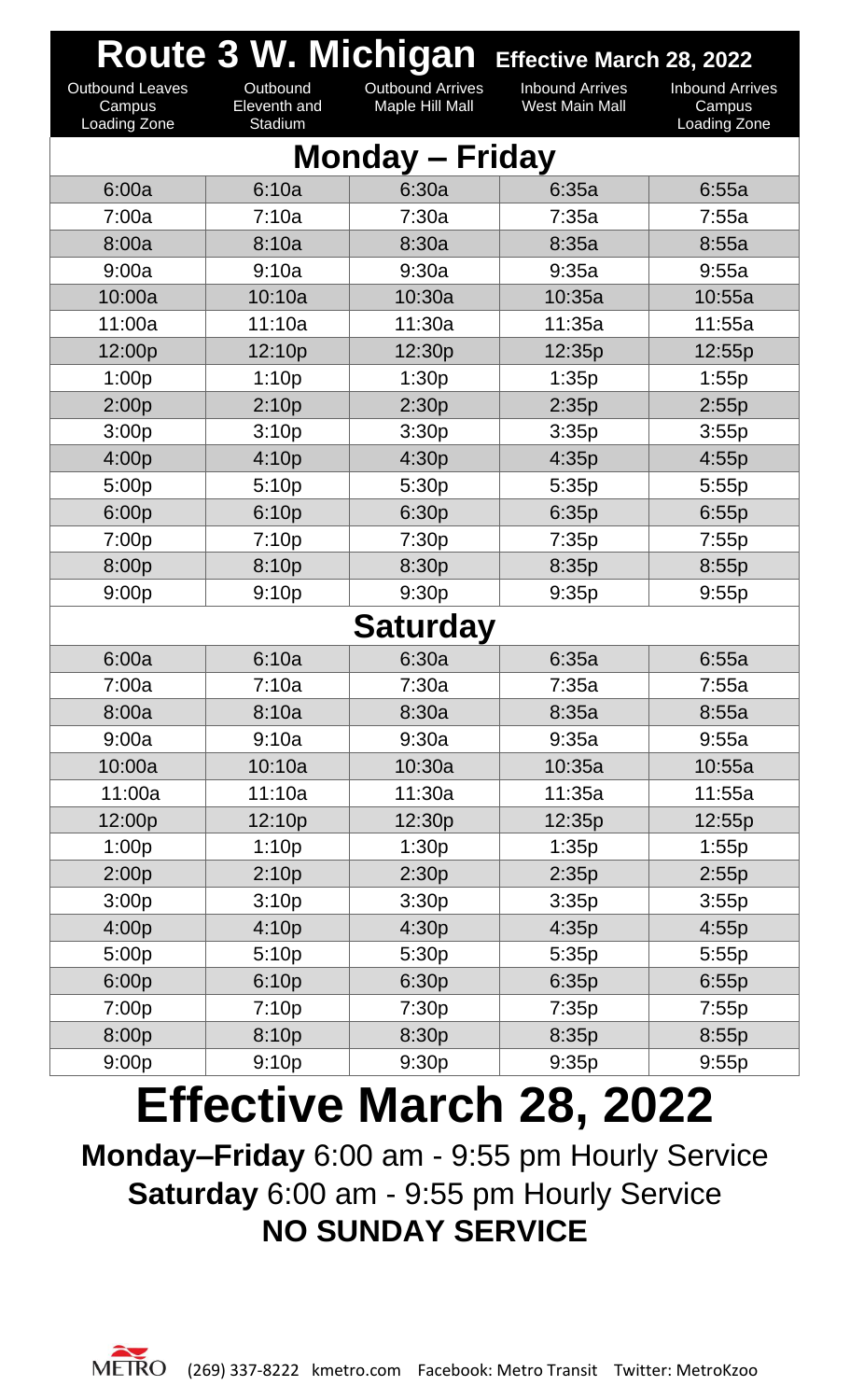|                      | Route 4 Oakland Effective March 28, 2022 |                                 |                     |                    |                     |                     |                     |
|----------------------|------------------------------------------|---------------------------------|---------------------|--------------------|---------------------|---------------------|---------------------|
| Outbound             | Outbound                                 | Outbound                        | Inbound             | Inbound            | Inbound             | Inbound             | Inbound             |
| Leaves<br>Rose Bay 2 | Arrives<br>Oakland and                   | <b>Arrives</b><br><b>Milham</b> | Arrives<br>Rosewood | Arrives            | Arrives<br>Parkview | Arrives<br>Parkview | Arrives<br>Rose Bay |
|                      | Parkview                                 | Meadows                         | Complex             | Evergreen<br>South | <b>Hills</b>        | and                 | 2                   |
|                      |                                          |                                 |                     |                    |                     | <b>Barnard</b>      |                     |
|                      |                                          |                                 | Monday –            | <b>Friday</b>      |                     |                     |                     |
| 6:15a                | 6:22a                                    | 6:33a                           | 6:38a               | 6:42a              | 6:47a               | 6:52a               | 7:08a               |
| 7:15a                | 7:22a                                    | 7:33a                           | 7:38a               | 7:42a              | 7:47a               | 7:52a               | 8:08a               |
| 8:15a                | 8:22a                                    | 8:33a                           | 8:38a               | 8:42a              | 8:47a               | 8:52a               | 9:08a               |
| 9:15a                | 9:22a                                    | 9:33a                           | 9:38a               | 9:42a              | 9:47a               | 9:52a               | 10:08a              |
| 10:15a               | 10:22a                                   | 10:33a                          | 10:38a              | 10:42a             | 10:47a              | 10:52a              | 11:08a              |
| 11:15a               | 11:22a                                   | 11:33a                          | 11:38a              | 11:42a             | 11:47a              | 11:52a              | 12:08p              |
| 12:15p               | 12:22p                                   | 12:33p                          | 12:38p              | 12:42p             | 12:47p              | 12:52p              | 1:08p               |
| 1:15p                | 1:22p                                    | 1:33p                           | 1:38p               | 1:42p              | 1:47p               | 1:52p               | 2:08p               |
| 2:15p                | 2:22p                                    | 2:33p                           | 2:38p               | 2:42p              | 2:47p               | 2:52p               | 3:08p               |
| 3:15p                | 3:22p                                    | 3:33p                           | 3:38p               | 3:42p              | 3:47p               | 3:52p               | 4:08p               |
| 4:15p                | 4:22p                                    | 4:33p                           | 4:38p               | 4:42p              | 4:47p               | 4:52p               | 5:08p               |
| 5:15p                | 5:22p                                    | 5:33p                           | 5:38p               | 5:42p              | 5:47p               | 5:52p               | 6:08p               |
| 6:15p                | 6:22p                                    | 6:33p                           | 6:38p               | 6:42p              | 6:47p               | 6:52p               | 7:08p               |
| 7:15p                | 7:22p                                    | 7:33p                           | 7:38p               | 7:42p              | 7:47p               | 7:52p               | 8:08p               |
| 8:15p                | 8:22p                                    | 8:33p                           | 8:38p               | 8:42p              | 8:47p               | 8:52p               | 9:08p               |
| 9:15p                | 9:22p                                    | 9:33p                           | 9:38p               | 9:42p              | 9:47p               | 9:52p               | 10:08p              |
|                      |                                          |                                 | <b>Saturday</b>     |                    |                     |                     |                     |
| 6:15a                | 6:22a                                    | 6:33a                           | 6:38a               | 6:42a              | 6:47a               | 6:52a               | 7:08a               |
| 7:15a                | 7:22a                                    | 7:33a                           | 7:38a               | 7:42a              | 7:47a               | 7:52a               | 8:08a               |
| 8:15a                | 8:22a                                    | 8:33a                           | 8:38a               | 8:42a              | 8:47a               | 8:52a               | 9:08a               |
| 9:15a                | 9:22a                                    | 9:33a                           | 9:38a               | 9:42a              | 9:47a               | 9:52a               | 10:08a              |
| 10:15a               | 10:22a                                   | 10:33a                          | 10:38a              | 10:42a             | 10:47a              | 10:52a              | 11:08a              |
| 11:15a               | 11:22a                                   | 11:33a                          | 11:38a              | 11:42a             | 11:47a              | 11:52a              | 12:08p              |
| 12:15p               | 12:22p                                   | 12:33p                          | 12:38p              | 12:42p             | 12:47p              | 12:52p              | 1:08p               |
| 1:15p                | 1:22p                                    | 1:33p                           | 1:38p               | 1:42p              | 1:47p               | 1:52p               | 2:08p               |
| 2:15p                | 2:22p                                    | 2:33p                           | 2:38p               | 2:42p              | 2:47p               | 2:52p               | 3:08p               |
| 3:15p                | 3:22p                                    | 3:33p                           | 3:38p               | 3:42p              | 3:47p               | 3:52p               | 4:08p               |
| 4:15p                | 4:22p                                    | 4:33p                           | 4:38p               | 4:42p              | 4:47p               | 4:52p               | 5:08p               |
| 5:15p                | 5:22p                                    | 5:33p                           | 5:38p               | 5:42p              | 5:47p               | 5:52p               | 6:08p               |
| 6:15p                | 6:22p                                    | 6:33p                           | 6:38p               | 6:42p              | 6:47p               | 6:52p               | 7:08p               |
| 7:15p                | 7:22p                                    | 7:33p                           | 7:38p               | 7:42p              | 7:47p               | 7:52p               | 8:08p               |
| 8:15p                | 8:22p                                    | 8:33p                           | 8:38p               | 8:42p              | 8:47p               | 8:52p               | 9:08p               |
| 9:15p                | 9:22p                                    | 9:33p                           | 9:38p               | 9:42p              | 9:47p               | 9:52p               | 10:08p              |

**Effective March 28, 2022 Monday–Friday** 6:15 am - 10:08 pm Hourly Service **Saturday** 6:15 am - 10:08 pm Hourly Service **NO SUNDAY SERVICE**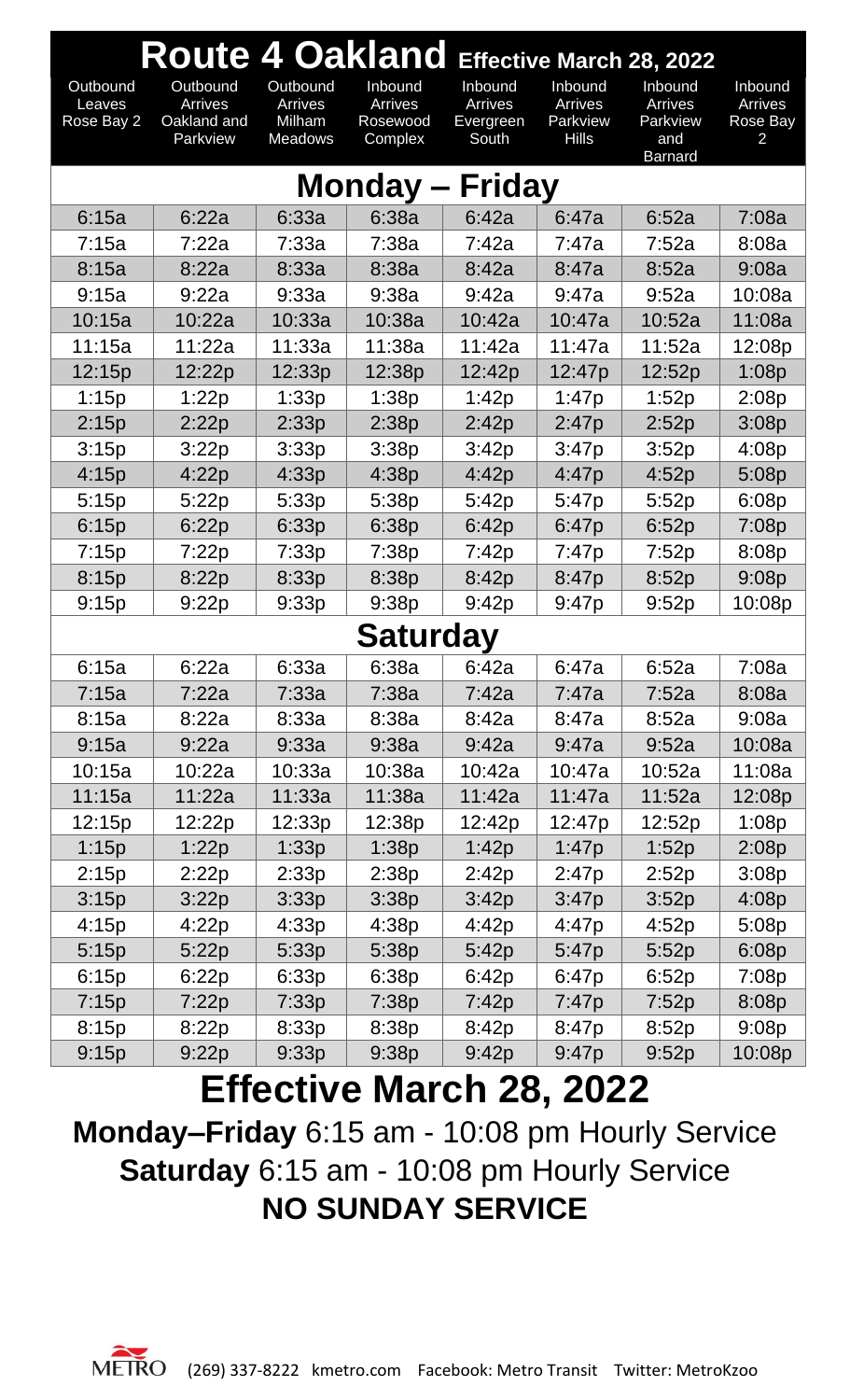|                                                        | Route 5 East Main Effective March 28, 2022 |                                             |
|--------------------------------------------------------|--------------------------------------------|---------------------------------------------|
| <b>Outbound Leaves Burdick Street</b><br><b>Bay 13</b> | <b>Outbound Arrives</b><br>Eastwood Plaza  | <b>Inbound Arrives Rose Street</b><br>Bay 8 |
| <b>Monday - Friday</b>                                 |                                            | * Combined with Route 15 Paterson           |
| 6:15a                                                  | 6:25a                                      | 6:38a                                       |
| 7:15a                                                  | 7:25a                                      | 7:38a                                       |
| 8:15a                                                  | 8:25a                                      | 8:38a                                       |
| 9:15a                                                  | 9:25a                                      | 9:38a                                       |
| 10:15a                                                 | 10:25a                                     | 10:38a                                      |
| 11:15a                                                 | 11:25a                                     | 11:38a                                      |
| 12:15p                                                 | 12:25p                                     | 12:38p                                      |
| 1:15p                                                  | 1:25p                                      | 1:38p                                       |
| 2:15p                                                  | 2:25p                                      | 2:38p                                       |
| 3:15p                                                  | 3:25p                                      | 3:38p                                       |
| 4:15p                                                  | 4:25p                                      | 4:38p                                       |
| 5:15p                                                  | 5:25p                                      | 5:38p                                       |
| 6:15p                                                  | 6:25p                                      | 6:38p                                       |
| 7:15p                                                  | 7:25p                                      | 7:38p                                       |
| 8:15p                                                  | 8:25p                                      | 8:38p                                       |
| 9:15p                                                  | 9:25p                                      | 9:38p                                       |
|                                                        | <b>Saturday</b>                            |                                             |
| 6:15a                                                  | 6:25a                                      | 6:38a                                       |
| 7:15a                                                  | 7:25a                                      | 7:38a                                       |
| 8:15a                                                  | 8:25a                                      | 8:38a                                       |
| 9:15a                                                  | 9:25a                                      | 9:38a                                       |
| 10:15a                                                 | 10:25a                                     | 10:38a                                      |
| 11:15a                                                 | 11:25a                                     | 11:38a                                      |
| 12:15p                                                 | 12:25p                                     | 12:38p                                      |
| 1:15p                                                  | 1:25p                                      | 1:38p                                       |
| 2:15p                                                  | 2:25p                                      | 2:38p                                       |
| 3:15p                                                  | 3:25p                                      | 3:38p                                       |
| 4:15p                                                  | 4:25p                                      | 4:38p                                       |
| 5:15p                                                  | 5:25p                                      | 5:38p                                       |
| 6:15p                                                  | 6:25p                                      | 6:38p                                       |
| 7:15p                                                  | 7:25p                                      | 7:38p                                       |
| 8:15p                                                  | 8:25p                                      | 8:38p                                       |
| 9:15p                                                  | 9:25p                                      | 9:38p                                       |

**Monday– Friday** 6:15 am - 9:38 pm Hourly Service **Saturday** 6:15 am - 9:38 pm Half Hour Service **NO SUNDAY SERVICE**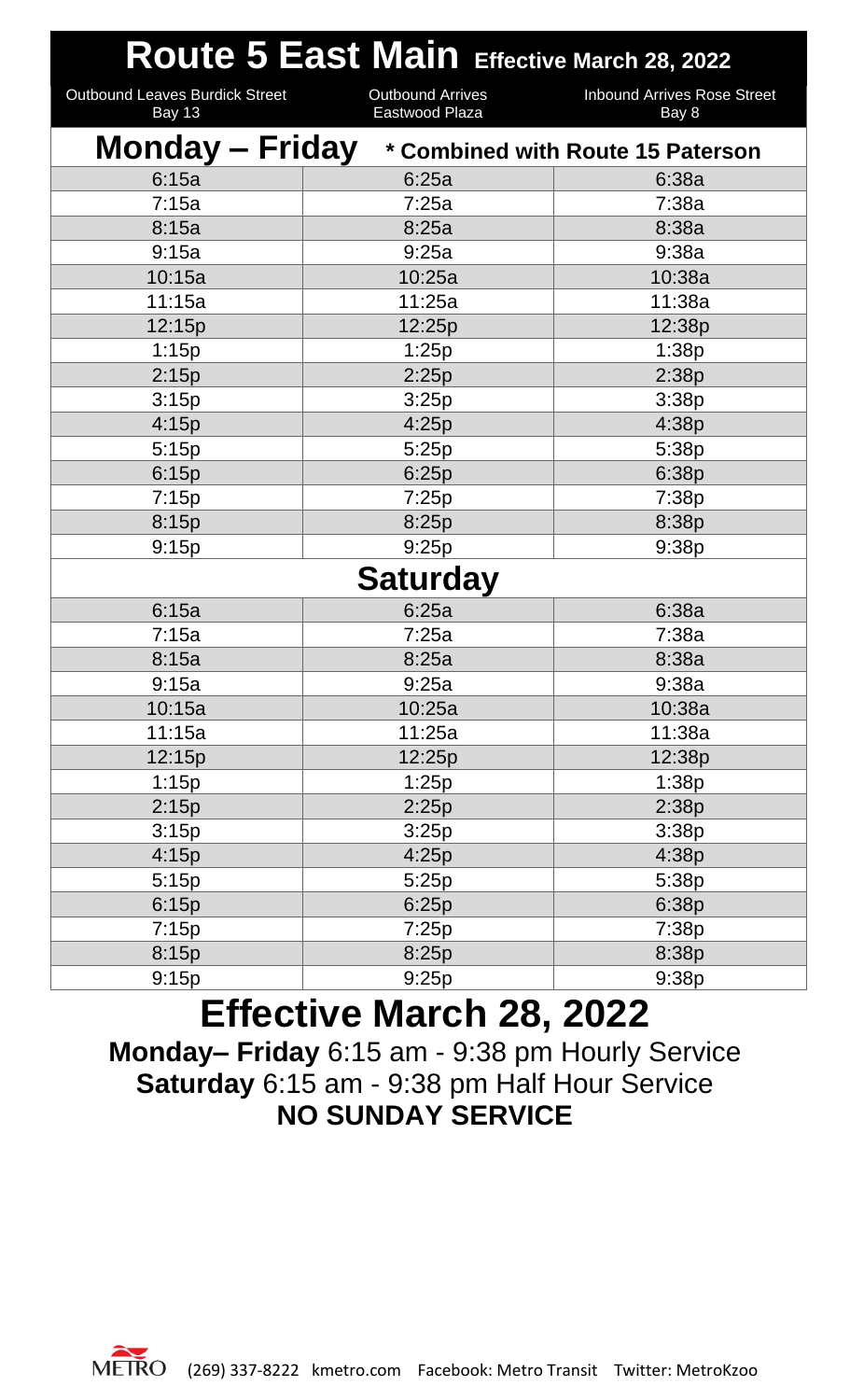|                                      | Route 6 Parchment Effective March 28, 2022            |                                                  |                                |                              |                                                        |                                                      |                                             |  |
|--------------------------------------|-------------------------------------------------------|--------------------------------------------------|--------------------------------|------------------------------|--------------------------------------------------------|------------------------------------------------------|---------------------------------------------|--|
| Outbound<br>Leaves<br>Rose Bay<br>14 | Outbound<br>Arrives<br><b>Barclay</b><br><b>Hills</b> | Outbound<br>Arrives<br>Haymac<br>and G<br>Avenue | Outbound<br>Arrives<br>Walmart | Inbound<br>Leaves<br>Walmart | Inbound<br><b>Arrives</b><br>Haymac<br>and G<br>Avenue | Inbound<br>Arrives<br><b>Barclay</b><br><b>Hills</b> | Inbound<br><b>Arrives</b><br>Rose Bay<br>14 |  |
|                                      |                                                       |                                                  | <b>Monday – Friday</b>         |                              |                                                        |                                                      |                                             |  |
| 6:15a                                | 6:20a                                                 | 6:30a                                            | 6:40a                          | 6:45a                        | 6:50a                                                  | 6:55a                                                | 7:08a                                       |  |
| 7:15a                                | 7:20a                                                 | 7:30a                                            | 7:40a                          | 7:45a                        | 7:50a                                                  | 7:55a                                                | 8:08a                                       |  |
| 8:15a                                | 8:20a                                                 | 8:30a                                            | 8:40a                          | 8:45a                        | 8:50a                                                  | 8:55a                                                | 9:08a                                       |  |
| 9:15a                                | 9:20a                                                 | 9:30a                                            | 9:40a                          | 9:45a                        | 9:50a                                                  | 9:55a                                                | 10:08a                                      |  |
| 10:15a                               | 10:20a                                                | 10:30a                                           | 10:40a                         | 10:45a                       | 10:50a                                                 | 10:55a                                               | 11:08a                                      |  |
| 11:15a                               | 11:20a                                                | 11:30a                                           | 11:40a                         | 11:45a                       | 11:50a                                                 | 11:55a                                               | 12:08p                                      |  |
| 12:15p                               | 12:20p                                                | 12:30p                                           | 12:40p                         | 12:45p                       | 12:50p                                                 | 12:55p                                               | 1:08p                                       |  |
| 1:15p                                | 1:20p                                                 | 1:30p                                            | 1:40p                          | 1:45p                        | 1:50p                                                  | 1:55p                                                | 2:08p                                       |  |
| 2:15p                                | 2:20p                                                 | 2:30p                                            | 2:40p                          | 2:45p                        | 2:50p                                                  | 2:55p                                                | 3:08p                                       |  |
| 3:15p                                | 3:20p                                                 | 3:30p                                            | 3:40p                          | 3:45p                        | 3:50p                                                  | 3:55p                                                | 4:08p                                       |  |
| 4:15p                                | 4:20p                                                 | 4:30p                                            | 4:40p                          | 4:45p                        | 4:50p                                                  | 4:55p                                                | 5:08p                                       |  |
| 5:15p                                | 5:20p                                                 | 5:30p                                            | 5:40p                          | 5:45p                        | 5:50p                                                  | 5:55p                                                | 6:08p                                       |  |
| 6:15p                                | 6:20p                                                 | 6:30p                                            | 6:40p                          | 6:45p                        | 6:50p                                                  | 6:55p                                                | 7:08p                                       |  |
| 7:15p                                | 7:20p                                                 | 7:30p                                            | 7:40p                          | 7:45p                        | 7:50p                                                  | 7:55p                                                | 8:08p                                       |  |
| 8:15p                                | 8:20p                                                 | 8:30p                                            | 8:40p                          | 8:45p                        | 8:50p                                                  | 8:55p                                                | 9:08p                                       |  |
| 9:15p                                | 9:20p                                                 | 9:30p                                            | 9:40p                          | 9:45p                        | 9:50p                                                  | 9:55p                                                | 10:08p                                      |  |
|                                      |                                                       |                                                  |                                | <b>Saturday</b>              |                                                        |                                                      |                                             |  |
| 6:15a                                | 6:20a                                                 | 6:30a                                            | 6:40a                          | 6:45a                        | 6:50a                                                  | 6:55a                                                | 7:08a                                       |  |
| 7:15a                                | 7:20a                                                 | 7:30a                                            | 7:40a                          | 7:45a                        | 7:50a                                                  | 7:55a                                                | 8:08a                                       |  |
| 8:15a                                | 8:20a                                                 | 8:30a                                            | 8:40a                          | 8:45a                        | 8:50a                                                  | 8:55a                                                | 9:08a                                       |  |
| 9:15a                                | 9:20a                                                 | 9:30a                                            | 9:40a                          | 9:45a                        | 9:50a                                                  | 9:55a                                                | 10:08a                                      |  |
| 10:15a                               | 10:20a                                                | 10:30a                                           | 10:40a                         | 10:45a                       | 10:50a                                                 | 10:55a                                               | 11:08a                                      |  |
| 11:15a                               | 11:20a                                                | 11:30a                                           | 11:40a                         | 11:45a                       | 11:50a                                                 | 11:55a                                               | 12:08p                                      |  |
| 12:15p                               | 12:20p                                                | 12:30p                                           | 12:40p                         | 12:45p                       | 12:50p                                                 | 12:55p                                               | 1:08p                                       |  |
| 1:15p                                | 1:20p                                                 | 1:30p                                            | 1:40p                          | 1:45p                        | 1:50p                                                  | 1:55p                                                | 2:08p                                       |  |
| 2:15p                                | 2:20p                                                 | 2:30p                                            | 2:40p                          | 2:45p                        | 2:50p                                                  | 2:55p                                                | 3:08p                                       |  |
| 3:15p                                | 3:20p                                                 | 3:30p                                            | 3:40p                          | 3:45p                        | 3:50p                                                  | 3:55p                                                | 4:08p                                       |  |
| 4:15p                                | 4:20p                                                 | 4:30p                                            | 4:40p                          | 4:45p                        | 4:50p                                                  | 4:55p                                                | 5:08p                                       |  |
| 5:15p                                | 5:20p                                                 | 5:30p                                            | 5:40p                          | 5:45p                        | 5:50p                                                  | 5:55p                                                | 6:08p                                       |  |
| 6:15p                                | 6:20p                                                 | 6:30p                                            | 6:40p                          | 6:45p                        | 6:50p                                                  | 6:55p                                                | 7:08p                                       |  |

**Effective March 28, 2022 Monday–Friday** 6:15 am - 10:08 pm Hourly Service **Saturday** 6:15 am - 7:08 pm Hourly Service **NO SUNDAY SERVICE**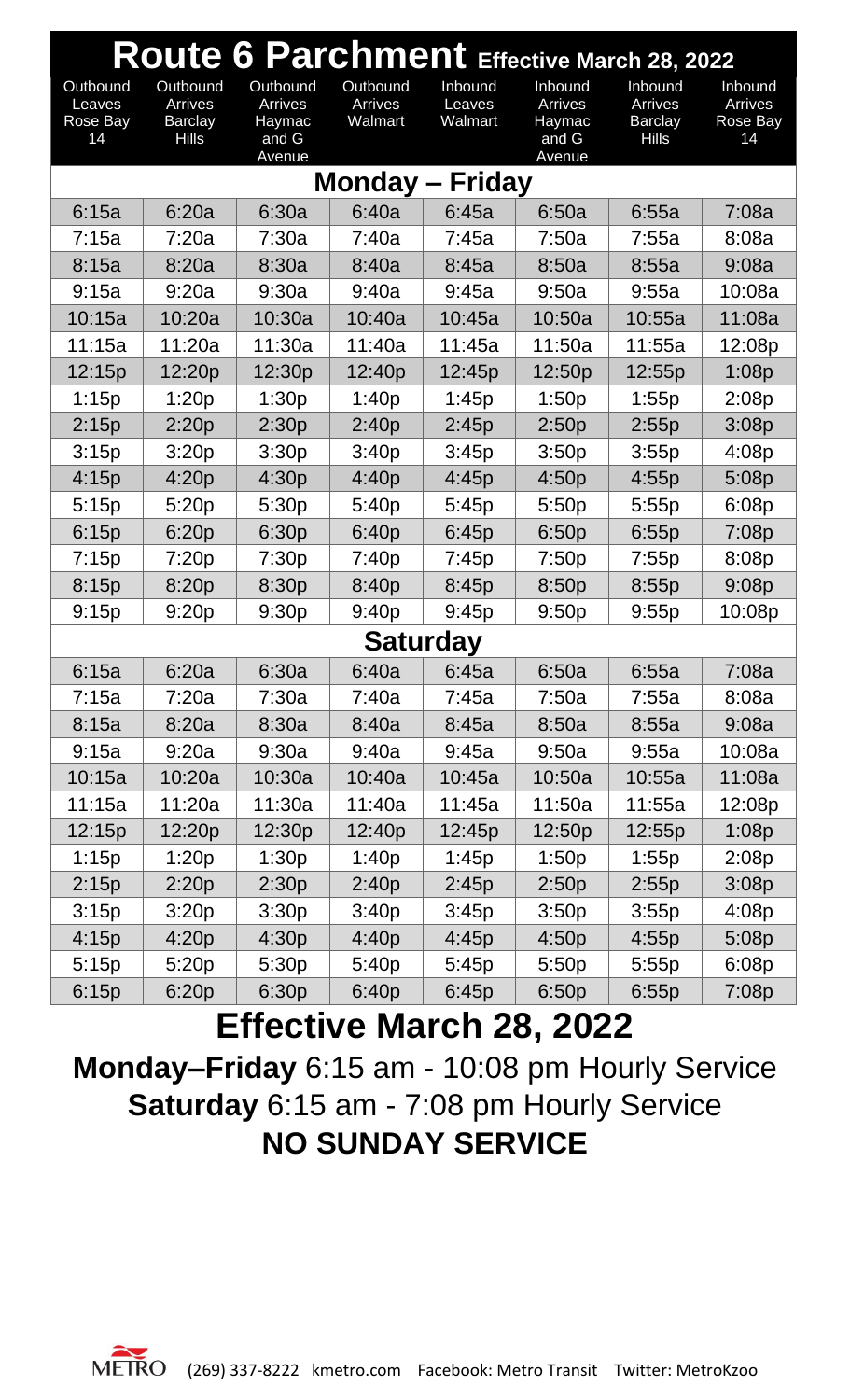|                                     |                                             | Route 7 Alamo Effective March 28, 2022      |                                                  |                                                 |                                            |                                        |                                  |
|-------------------------------------|---------------------------------------------|---------------------------------------------|--------------------------------------------------|-------------------------------------------------|--------------------------------------------|----------------------------------------|----------------------------------|
| Outbound<br>Leaves<br>Rose Bay<br>9 | Outbound<br>Arrives<br>North and<br>Douglas | Outbound<br>Arrives<br>Kalamazoo<br>Central | Outbound<br><b>Arrives</b><br>Maple Hill<br>Mall | Outbound<br>Arrives<br><b>West Main</b><br>Mall | Inbound<br>Arrives<br>Kalamazoo<br>Central | Inbound<br><b>Arrives Fox</b><br>Ridge | Inbound<br>Arrives<br>Rose Bay 9 |
|                                     |                                             |                                             | <b>Monday</b>                                    | <b>Friday</b>                                   |                                            |                                        |                                  |
| 6:15a                               | 6:18a                                       | 6:30a                                       | 6:35a                                            | 6:40a                                           | 6:50a                                      | 6:55a                                  | 7:08a                            |
| 7:15a                               | 7:18a                                       | 7:30a                                       | 7:35a                                            | 7:40a                                           | 7:50a                                      | 7:55a                                  | 8:08a                            |
| 8:15a                               | 8:18a                                       | 8:30a                                       | 8:35a                                            | 8:40a                                           | 8:50a                                      | 8:55a                                  | 9:08a                            |
| 9:15a                               | 9:18a                                       | 9:30a                                       | 9:35a                                            | 9:40a                                           | --                                         | 9:55a                                  | 10:08a                           |
| 10:15a                              | 10:18a                                      | 10:30a                                      | 10:35a                                           | 10:40a                                          | --                                         | 10:55a                                 | 11:08a                           |
| 11:15a                              | 11:18a                                      | 11:30a                                      | 11:35a                                           | 11:40a                                          | --                                         | 11:55a                                 | 12:08p                           |
| 12:15p                              | 12:18p                                      | 12:30p                                      | 12:35p                                           | 12:40p                                          | --                                         | 12:55p                                 | 1:08p                            |
| 1:15p                               | 1:18p                                       | 1:30p                                       | 1:35p                                            | 1:40p                                           | --                                         | 1:55p                                  | 2:08p                            |
| 2:15p                               | 2:18p                                       | 2:30p                                       | 2:35p                                            | 2:40p                                           | --                                         | 2:55p                                  | 3:08p                            |
| 3:15p                               | 3:18p                                       | 3:30p                                       | 3:35p                                            | 3:40p                                           | 3:50p                                      | 3:55p                                  | 4:08p                            |
| 4:15p                               | 4:18p                                       | 4:30p                                       | 4:35p                                            | 4:40p                                           | 4:50p                                      | 4:55p                                  | 5:08p                            |
| 5:15p                               | 5:18p                                       | 5:30p                                       | 5:35p                                            | 5:40p                                           | 5:50p                                      | 5:55p                                  | 6:08p                            |
| 6:15p                               | 6:18p                                       | 6:30p                                       | 6:35p                                            | 6:40p                                           | 6:50p                                      | 6:55p                                  | 7:08p                            |
| 7:15p                               | 7:18p                                       | 7:30p                                       | 7:35p                                            | 7:40p                                           | 7:50p                                      | 7:55p                                  | 8:08p                            |
| 8:15p                               | 8:18p                                       | 8:30p                                       | 8:35p                                            | 8:40p                                           | 8:50p                                      | 8:55p                                  | 9:08p                            |
| 9:15p                               | 9:18p                                       | 9:30p                                       | 9:35p                                            | 9:40p                                           | 9:50p                                      | 9:55p                                  | 10:08p                           |
|                                     |                                             |                                             |                                                  | <b>Saturday</b>                                 |                                            |                                        |                                  |
| 6:15a                               | 6:18a                                       | 6:30a                                       | 6:35a                                            | 6:40a                                           | 6:50a                                      | 6:55a                                  | 7:08a                            |
| 7:15a                               | 7:18a                                       | 7:30a                                       | 7:35a                                            | 7:40a                                           | 7:50a                                      | 7:55a                                  | 8:08a                            |
| 8:15a                               | 8:18a                                       | 8:30a                                       | 8:35a                                            | 8:40a                                           | 8:50a                                      | 8:55a                                  | 9:08a                            |
| 9:15a                               | 9:18a                                       | 9:30a                                       | 9:35a                                            | 9:40a                                           | --                                         | 9:55a                                  | 10:08a                           |
| 10:15a                              | 10:18a                                      | 10:30a                                      | 10:35a                                           | 10:40a                                          | --                                         | 10:55a                                 | 11:08a                           |
| 11:15a                              | 11:18a                                      | 11:30a                                      | 11:35a                                           | 11:40a                                          | $\sim$ $\sim$                              | 11:55a                                 | 12:08p                           |
| 12:15p                              | 12:18p                                      | 12:30p                                      | 12:35p                                           | 12:40p                                          | --                                         | 12:55p                                 | 1:08p                            |
| 1:15p                               | 1:18p                                       | 1:30p                                       | 1:35p                                            | 1:40p                                           | --                                         | 1:55p                                  | 2:08p                            |
| 2:15p                               | 2:18p                                       | 2:30p                                       | 2:35p                                            | 2:40p                                           | --                                         | 2:55p                                  | 3:08p                            |
| 3:15p                               | 3:18p                                       | 3:30p                                       | 3:35p                                            | 3:40p                                           | 3:50p                                      | 3:55p                                  | 4:08p                            |
| 4:15p                               | 4:18p                                       | 4:30p                                       | 4:35p                                            | 4:40p                                           | 4:50p                                      | 4:55p                                  | 5:08p                            |
| 5:15p                               | 5:18p                                       | 5:30p                                       | 5:35p                                            | 5:40p                                           | 5:50p                                      | 5:55p                                  | 6:08p                            |
| 6:15p                               | 6:18p                                       | 6:30p                                       | 6:35p                                            | 6:40p                                           | 6:50p                                      | 6:55p                                  | 7:08p                            |
| 7:15p                               | 7:18p                                       | 7:30p                                       | 7:35p                                            | 7:40p                                           | 7:50p                                      | 7:55p                                  | 8:08p                            |
| 8:15p                               | 8:18p                                       | 8:30p                                       | 8:35p                                            | 8:40p                                           | 8:50p                                      | 8:55p                                  | 9:08p                            |
| 9:15p                               | 9:18p                                       | 9:30p                                       | 9:35p                                            | 9:40p                                           | 9:50p                                      | 9:55p                                  | 10:08p                           |

**Monday–Friday** 6:15 am - 10:08 pm Hourly Service **Saturday** 6:15 am - 10:08 pm Hourly Service **NO SUNDAY SERVICE**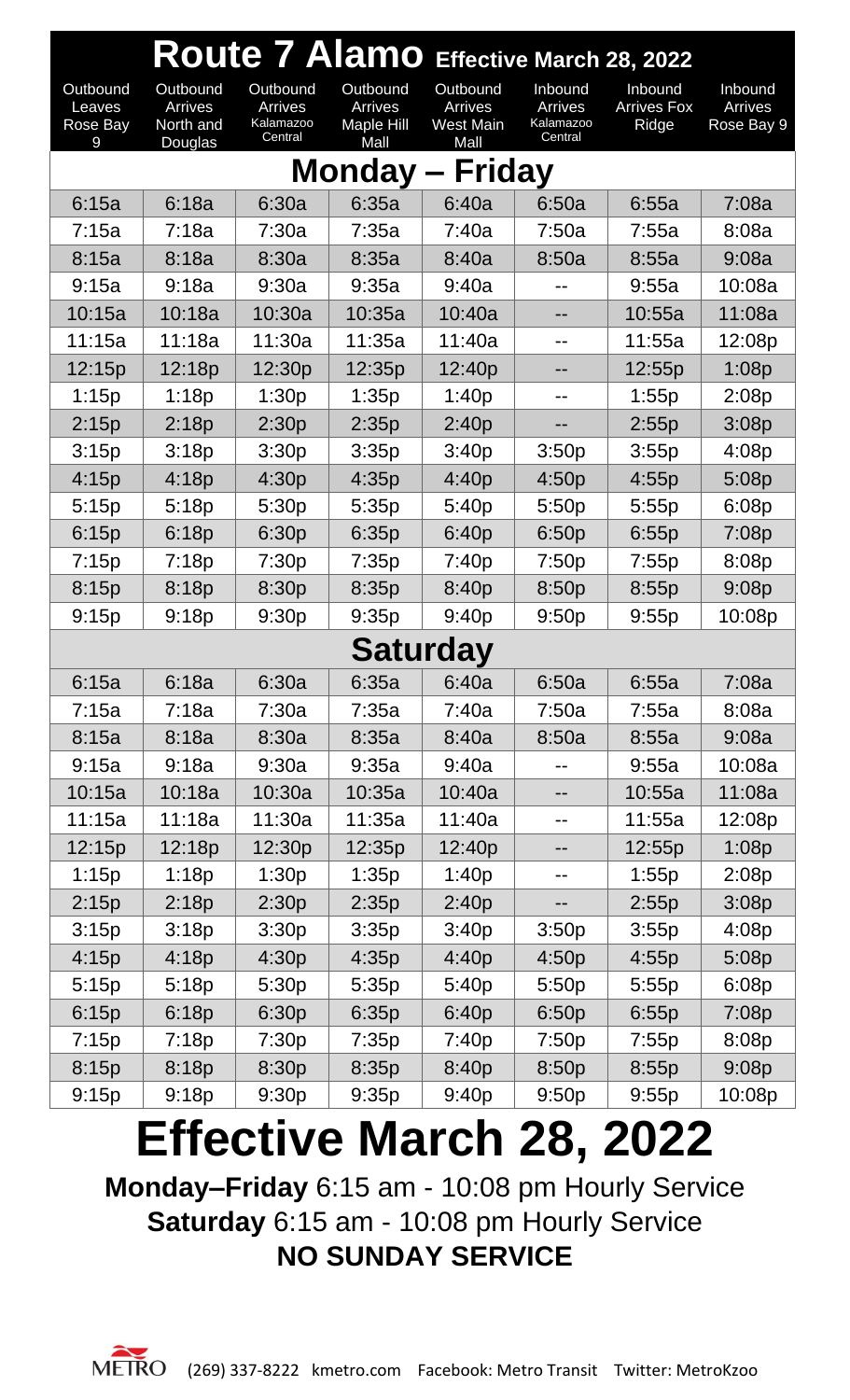|                                     | Route 8 Egleston Effective March 28, 2022   |                                                        |                                                  |                                   |                                      |                                            |                                         |  |
|-------------------------------------|---------------------------------------------|--------------------------------------------------------|--------------------------------------------------|-----------------------------------|--------------------------------------|--------------------------------------------|-----------------------------------------|--|
| Outbound<br>Leaves<br>Rose Bay<br>6 | Outbound<br>Arrives<br>Washington<br>Square | Outbound<br><b>Arrives Cork</b><br>and<br>Lincolnshire | Outbound<br><b>Arrives</b><br>Industrial<br>Park | Outbound<br>Arrives<br><b>MRC</b> | Inbound<br>Arrives<br>Fulford<br>and | Inbound<br>Arrives<br>Washington<br>Square | Inbound<br><b>Arrives Rose</b><br>Bay 6 |  |
|                                     |                                             |                                                        |                                                  | <b>Monday - Friday</b>            | Sheridan                             |                                            |                                         |  |
| 6:15a                               |                                             | 6:27a                                                  | 6:40a                                            |                                   | 6:50a                                |                                            | 7:08a                                   |  |
| 7:15a                               |                                             | 7:27a                                                  | 7:40a                                            | 7:45a                             | 7:50a                                |                                            | 8:08a                                   |  |
| 8:15a                               |                                             | 8:27a                                                  | 8:40a                                            | 8:45a                             | 8:50a                                |                                            | 9:08a                                   |  |
| 9:15a                               | 9:20a                                       | 9:27a                                                  | 9:40a                                            | --                                | 9:50a                                | 10:00a                                     | 10:08a                                  |  |
| 10:15a                              |                                             | 10:27a                                                 | 10:40a                                           | $- -$                             | 10:50a                               | 11:00a                                     | 11:08a                                  |  |
| 11:15a                              | 11:20a                                      | 11:27a                                                 | 11:40a                                           | $\sim$ $\sim$                     | 11:50a                               |                                            | 12:08p                                  |  |
| 12:15p                              |                                             | 12:27p                                                 | 12:40p                                           | --                                | 12:50p                               |                                            | 1:08p                                   |  |
| 1:15p                               | 1:20p                                       | 1:27p                                                  | 1:40p                                            | --                                | 1:50p                                |                                            | 2:08p                                   |  |
| 2:15p                               |                                             | 2:27p                                                  | 2:40p                                            | --                                | 2:50p                                | 3:00p                                      | 3:08p                                   |  |
| 3:15p                               |                                             | 3:27p                                                  | 3:40p                                            | 3:45p                             | 3:50p                                |                                            | 4:08p                                   |  |
| 4:15p                               |                                             | 4:27p                                                  | 4:40p                                            | 4:45p                             | 4:50p                                |                                            | 5:08p                                   |  |
| 5:15p                               | $ -$                                        | 5:27p                                                  | 5:40p                                            | --                                | 5:50p                                | --                                         | 6:08p                                   |  |
| 6:15p                               |                                             | 6:27p                                                  | 6:40p                                            | $- -$                             | 6:50p                                |                                            | 7:08p                                   |  |
| 7:15p                               |                                             | 7:27p                                                  | 7:40p                                            | --                                | 7:50p                                |                                            | 8:08p                                   |  |
| 8:15p                               |                                             | 8:27p                                                  | 8:40p                                            | --                                | 8:50p                                |                                            | 9:08p                                   |  |
| 9:15p                               |                                             | 9:27p                                                  | 9:40p                                            |                                   | 9:50p                                |                                            | 10:08p                                  |  |
|                                     |                                             |                                                        |                                                  | <b>Saturday</b>                   |                                      |                                            |                                         |  |
| 6:15a                               |                                             | 6:27a                                                  | 6:40a                                            | --                                | 6:50a                                |                                            | 7:08a                                   |  |
| 7:15a                               | --                                          | 7:27a                                                  | 7:40a                                            | $- -$                             | 7:50a                                |                                            | 8:08a                                   |  |
| 8:15a                               |                                             | 8:27a                                                  | 8:40a                                            | --                                | 8:50a                                |                                            | 9:08a                                   |  |
| 9:15a                               | 9:20a                                       | 9:27a                                                  | 9:40a                                            | $- -$                             | 9:50a                                | 10:00a                                     | 10:08a                                  |  |
| 10:15a                              |                                             | 10:27a                                                 | 10:40a                                           | --                                | 10:50a                               | 11:00a                                     | 11:08a                                  |  |
| 11:15a                              | 11:20a                                      | 11:27a                                                 | 11:40a                                           | ۰.                                | 11:50a                               |                                            | 12:08p                                  |  |
| 12:15p                              |                                             | 12:27p                                                 | 12:40p                                           | --                                | 12:50p                               | --                                         | 1:08p                                   |  |
| 1:15p                               | 1:20p                                       | 1:27p                                                  | 1:40p                                            | $- -$                             | 1:50p                                | --                                         | 2:08p                                   |  |
| 2:15p                               |                                             | 2:27p                                                  | 2:40p                                            | --                                | 2:50p                                | 3:00p                                      | 3:08p                                   |  |
| 3:15p                               | --                                          | 3:27p                                                  | 3:40p                                            | --                                | 3:50p                                |                                            | 4:08p                                   |  |
| 4:15p                               |                                             | 4:27p                                                  | 4:40p                                            | --                                | 4:50p                                |                                            | 5:08p                                   |  |
| 5:15p                               |                                             | 5:27p                                                  | 5:40p                                            | --                                | 5:50p                                |                                            | 6:08p                                   |  |
| 6:15p                               |                                             | 6:27p                                                  | 6:40p                                            | --                                | 6:50p                                |                                            | 7:08p                                   |  |
| 7:15p                               | $- -$                                       | 7:27p                                                  | 7:40p                                            | $\overline{\phantom{a}}$          | 7:50p                                | $- -$                                      | 8:08p                                   |  |
| 8:15p                               | --                                          | 8:27p                                                  | 8:40p                                            | --                                | 8:50p                                |                                            | 9:08p                                   |  |
| 9:15p                               | --                                          | 9:27p                                                  | 9:40p                                            | --                                | 9:50p                                |                                            | 10:08p                                  |  |

**Monday–Friday** 6:15 am - 10:08 pm Hourly Service **Saturday** 6:15 am - 10:08 pm Hourly Service **NO SUNDAY SERVICE**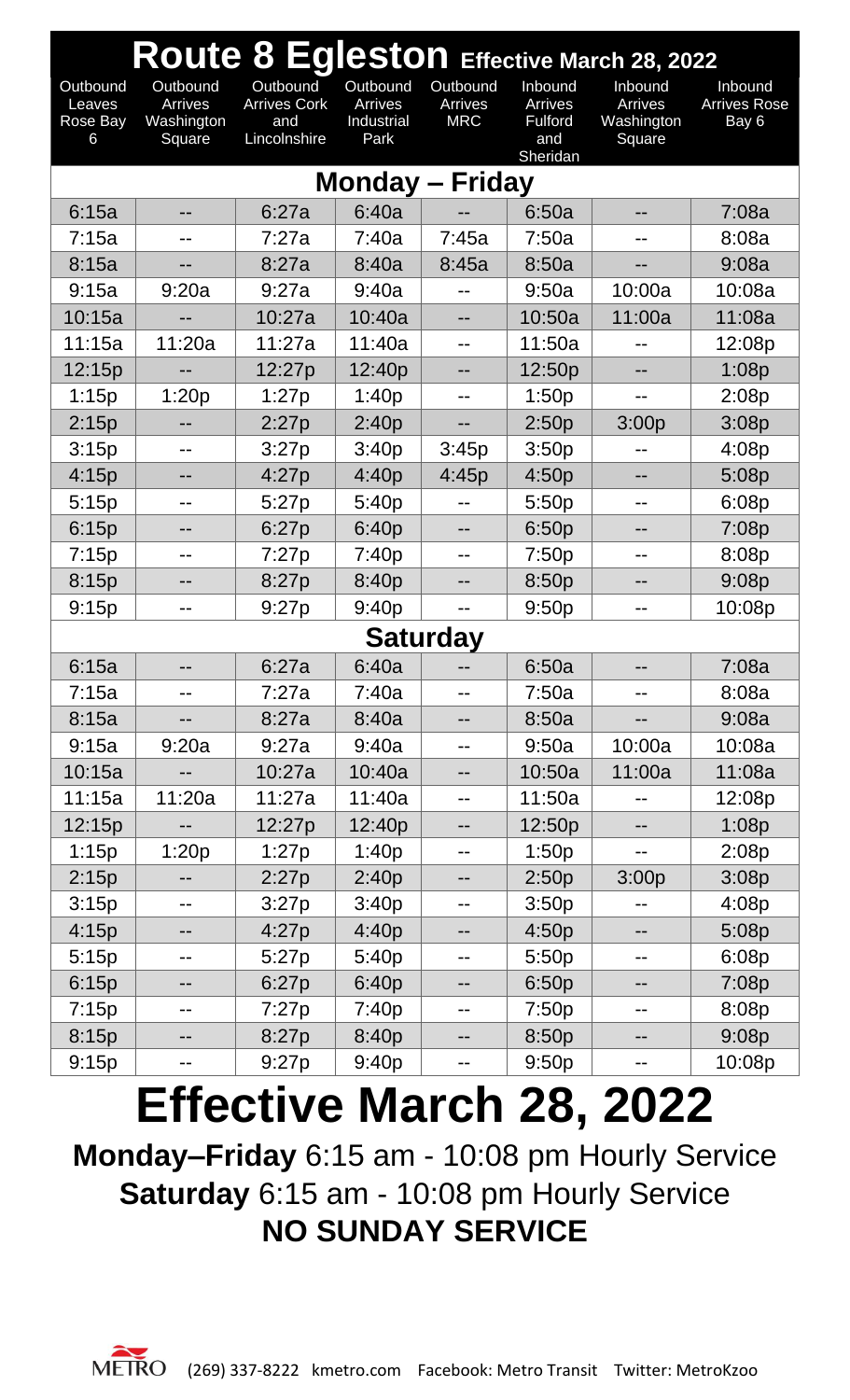|                              |                           | <b>Route 9 Gull</b> |                   | Effective March 28, 2022                |                     |                           |                               |
|------------------------------|---------------------------|---------------------|-------------------|-----------------------------------------|---------------------|---------------------------|-------------------------------|
| Outbound                     | Outbound                  | Outbound            | Outbound          | Outbound                                | Inbound             | Inbound                   | Inbound                       |
| Leaves<br><b>Burdick Bay</b> | Arrives<br><b>Borgess</b> | Arrives<br>Nazareth | Arrives<br>Meijer | Arrives<br>Wal-Mart                     | Arrives<br>Nazareth | Arrives<br><b>Borgess</b> | Arrives<br><b>Burdick Bay</b> |
| 12                           | Medical                   | Center              |                   |                                         | Center              | Medical                   | 12                            |
| <b>Monday</b>                |                           |                     |                   | - Friday (1/2 hour service 5:45a-5:38p) |                     |                           |                               |
| 5:45a                        | 5:50a                     | 5:56a               | 6:06a             | 6:15a                                   | 6:20a               | 6:27a                     | 6:38a                         |
| 6:15a                        | 6:20a                     | 6:26a               | 6:36a             | 6:45a                                   | 6:50a               | 6:57a                     | 7:08a                         |
| 6:45a                        | 6:50a                     | 6:56a               | 7:06a             | 7:15a                                   | 7:20a               | 7:27a                     | 7:38a                         |
| 7:15a                        | 7:20a                     | 7:26a               | 7:36a             | 7:45a                                   | 7:50a               | 7:57a                     | 8:08a                         |
| 7:45a                        | 7:50a                     | 7:56a               | 8:06a             | 8:15a                                   | 8:20a               | 8:27a                     | 8:38a                         |
| 8:15a                        | 8:20a                     | 8:26a               | 8:36a             | 8:45a                                   | 8:50a               | 8:57a                     | 9:08a                         |
| 8:45a                        | 8:50a                     | 8:56a               | 9:06a             | 9:15a                                   | 9:20a               | 9:27a                     | 9:38a                         |
| 9:15a                        | 9:20a                     | 9:26a               | 9:36a             | 9:45a                                   | 9:50a               | 9:57a                     | 10:08a                        |
| 9:45a                        | 9:50a                     | 9:56a               | 10:06a            | 10:15a                                  | 10:20a              | 10:27a                    | 10:38a                        |
| 10:15a                       | 10:20a                    | 10:26a              | 10:36a            | 10:45a                                  | 10:50a              | 10:57a                    | 11:08a                        |
| 10:45a                       | 10:50a                    | 10:56a              | 11:06a            | 11:15a                                  | 11:20a              | 11:27a                    | 11:38a                        |
| 11:15a                       | 11:20a                    | 11:26a              | 11:36a            | 11:45a                                  | 11:50a              | 11:57a                    | 12:08p                        |
| 11:45a                       | 11:50a                    | 11:56a              | 12:06p            | 12:15p                                  | 12:20p              | 12:27p                    | 12:38p                        |
| 12:15p                       | 12:20p                    | 12:26p              | 12:36p            | 12:45p                                  | 12:50p              | 12:57p                    | 1:08p                         |
| 12:45p                       | 12:50p                    | 12:56p              | 1:06p             | 1:15p                                   | 1:20p               | 1:27p                     | 1:38p                         |
| 1:15p                        | 1:20p                     | 1:26p               | 1:36p             | 1:45p                                   | 1:50p               | 1:57p                     | 2:08p                         |
| 1:45p                        | 1:50p                     | 1:56p               | 2:06p             | 2:15p                                   | 2:20p               | 2:27p                     | 2:38p                         |
| 2:15p                        | 2:20p                     | 2:26p               | 2:36p             | 2:45p                                   | 2:50p               | 2:57p                     | 3:08p                         |
| 2:45p                        | 2:50p                     | 2:56p               | 3:06p             | 3:15p                                   | 3:20p               | 3:27p                     | 3:38p                         |
| 3:15p                        | 3:20p                     | 3:26p               | 3:36p             | 3:45p                                   | 3:50p               | 3:57p                     | 4:08p                         |
| 3:45p                        | 3:50p                     | 3:56p               | 4:06p             | 4:15p                                   | 4:20p               | 4:27p                     | 4:38p                         |
| <u>4:15p</u>                 | 4:20p                     | 4:26p               | 4:36p             | <u>4:45p</u>                            | <u>4:50p</u>        | 4:57p                     | 5:08p                         |
| 4:45p                        | 4:50p                     | 4:56p               | 5:06p             | 5:15p                                   | 5:20p               | 5:27p                     | 5:38p                         |
| 5:15p                        | 5:20p                     | 5:26p               | 5:36p             | 5:45p                                   | 5:50p               | 5:57p                     | 6:08p                         |
| 6:15p                        | 6:20p                     | 6:26p               | 6:36p             | 6:45p                                   | 6:50p               | 6:57p                     | 7:08p                         |
| 7:15p                        | 7:20p                     | 7:26p               | 7:36p             | 7:45p                                   | 7:50p               | 7:57p                     | 8:08p                         |
| 8:15p                        | 8:20p                     | 8:26p               | 8:36p             | 8:45p                                   | 8:50p               | 8:57p                     | 9:08p                         |
| 9:15p                        | 9:20p                     | 9:26p               | 9:36p             | 9:45p                                   | 9:50p               | 9:57p                     | 10:08p                        |
|                              |                           |                     |                   | <b>Saturday</b>                         |                     |                           |                               |
| 6:15a                        | 6:20a                     | 6:26a               | 6:36a             | 6:45a                                   | 6:50a               | 6:57a                     | 7:08a                         |
| 7:15a                        | 7:20a                     | 7:26a               | 7:36a             | 7:45a                                   | 7:50a               | 7:57a                     | 8:08a                         |
| 8:15a                        | 8:20a                     | 8:26a               | 8:36a             | 8:45a                                   | 8:50a               | 8:57a                     | 9:08a                         |
| 9:15a                        | 9:20a                     | 9:26a               | 9:36a             | 9:45a                                   | 9:50a               | 9:57a                     | 10:08a                        |
| 10:15a                       | 10:20a                    | 10:26a              | 10:36a            | 10:45a                                  | 10:50a              | 10:57a                    | 11:08a                        |
| 11:15a                       | 11:20a                    | 11:26a              | 11:36a            | 11:45a                                  | 11:50a              | 11:57a                    | 12:08p                        |
| 12:15p                       | 12:20p                    | 12:26p              | 12:36p            | 12:45p                                  | 12:50p              | 12:57p                    | 1:08p                         |
| 1:15p                        | 1:20p                     | 1:26p               | 1:36p             | 1:45p                                   | 1:50p               | 1:57p                     | 2:08p                         |
| 2:15p                        | 2:20p                     | 2:26p               | 2:36p             | 2:45p                                   | 2:50p               | 2:57p                     | 3:08p                         |
| 3:15p                        | 3:20p                     | 3:26p               | 3:36p             | 3:45p                                   | 3:50p               | 3:57p                     | 4:08p                         |
| 4:15p                        | 4:20p                     | 4:26p               | 4:36p             | 4:45p                                   | 4:50p               | 4:57p                     | 5:08p                         |
| 5:15p                        | 5:20p                     | 5:26p               | 5:36p             | 5:45p                                   | 5:50p               | 5:57p                     | 6:08p                         |
| 6:15p                        | 6:20p                     | 6:26p               | 6:36p             | 6:45p                                   | 6:50p               | 6:57p                     | 7:08p                         |
| 7:15p                        | 7:20p                     | 7:26p               | 7:36p             | 7:45p                                   | 7:50p               | 7:57p                     | 8:08p                         |
| 8:15p                        | 8:20p                     | 8:26p               | 8:36p             | 8:45p                                   | 8:50p               | 8:57p                     | 9:08p                         |
| 9:15p                        | 9:20p                     | 9:26p               | 9:36p             | 9:45p                                   | 9:50p               | 9:57p                     | 10:08p                        |

**Mon–Fri** 5:45 am -10:08 pm (5:45 am - 5:38 pm Half Hour) **Saturday** 6:15 am - 10:08 pm Hourly Service **NO SUNDAY SERVICE**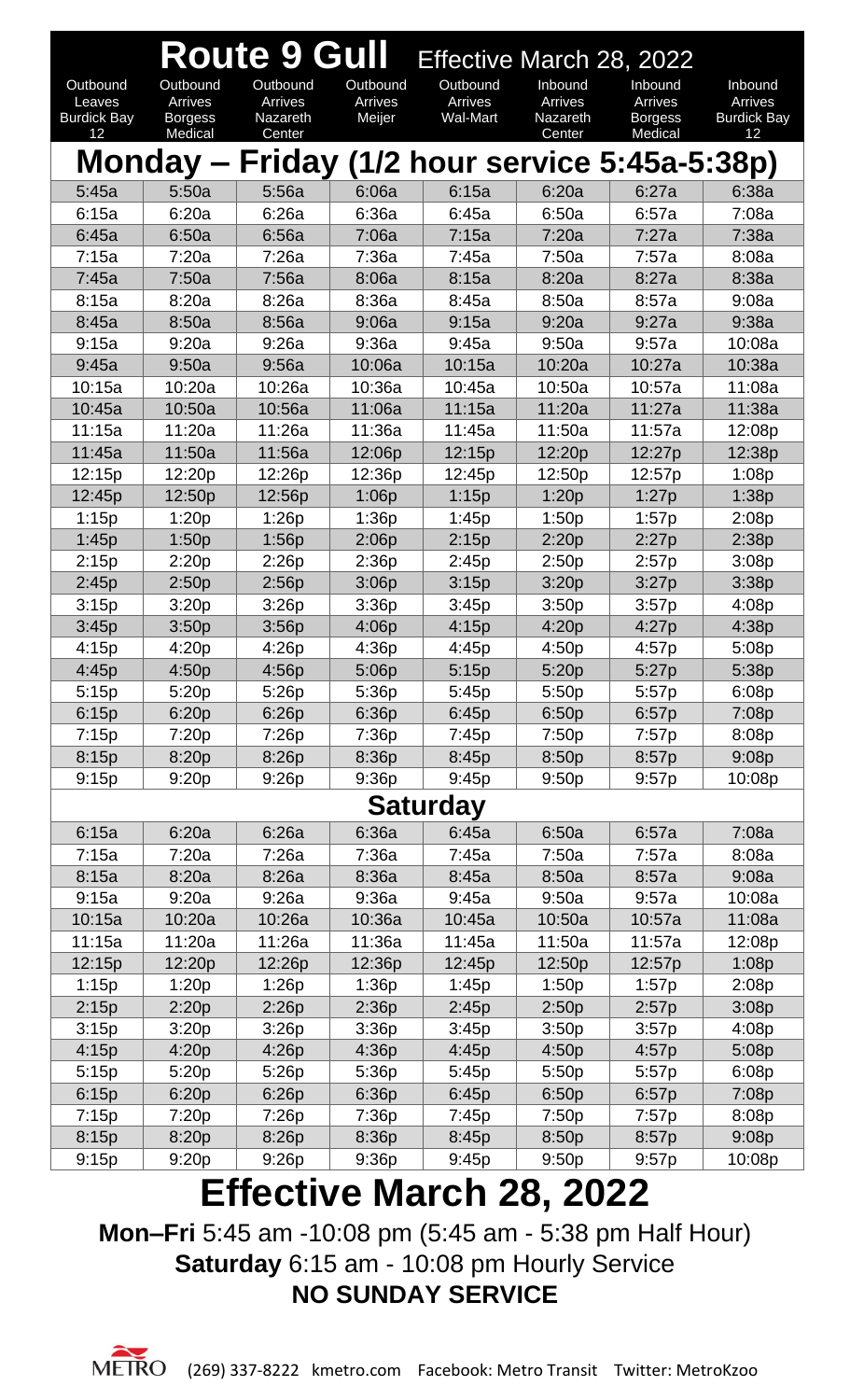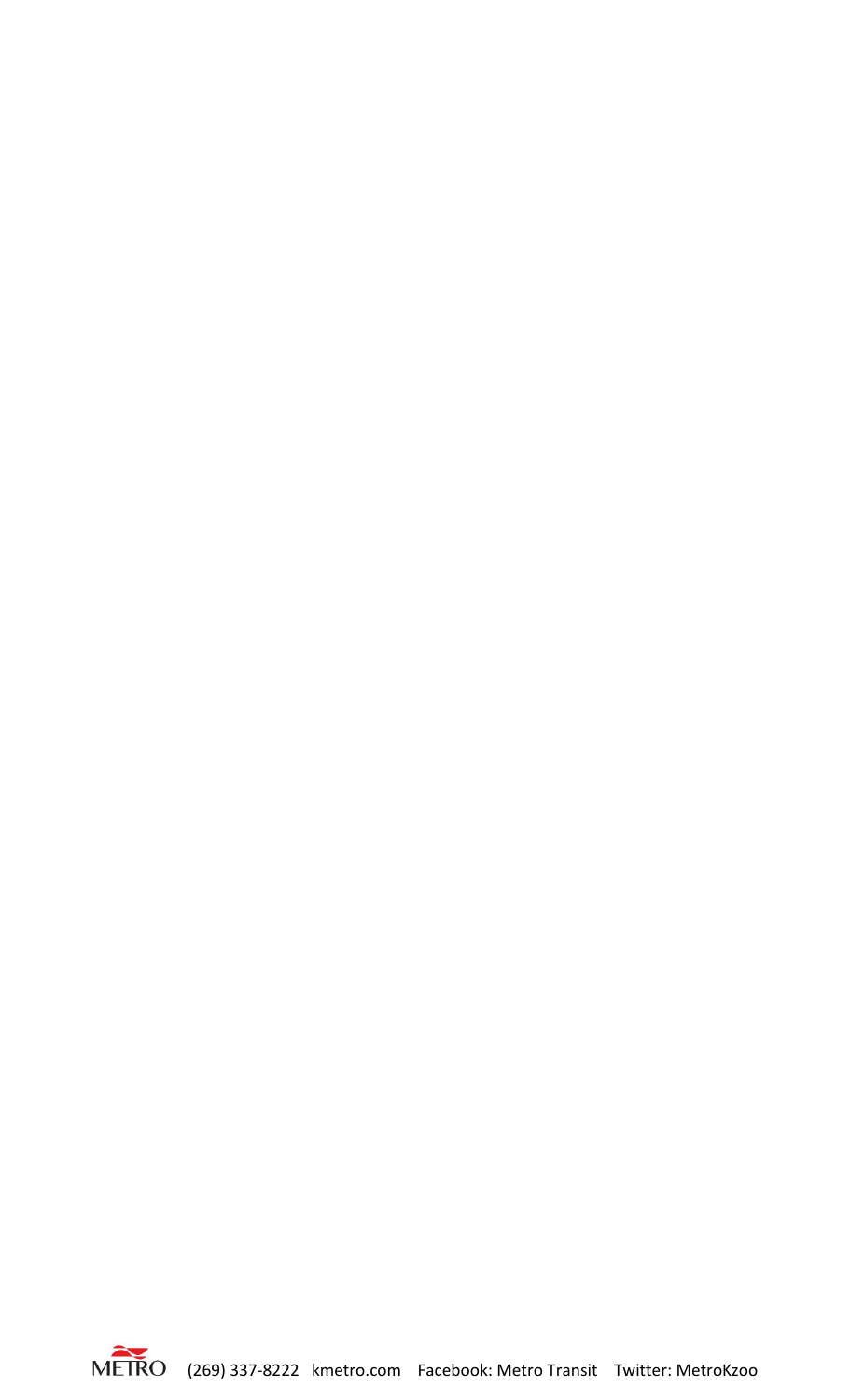|                                                |                                                      | Route 10 Comstock Effective March 28, 2022      |                              |                                                       |                                                            |                                                |
|------------------------------------------------|------------------------------------------------------|-------------------------------------------------|------------------------------|-------------------------------------------------------|------------------------------------------------------------|------------------------------------------------|
| Outbound<br>Leaves<br><b>Burdick Bay</b><br>19 | Outbound<br>Arrives<br>Mayors'<br>Riverfront<br>Park | Outbound<br>Arrives<br>Comstock<br>and Sprinkle | Inbound<br>Arrives<br>Meijer | Inbound<br><b>Arrives</b><br>Comstock<br>and Sprinkle | Inbound<br><b>Arrives</b><br>Mayors'<br>Riverfront<br>Park | Inbound<br>Arrives<br><b>Burdick Bay</b><br>19 |
|                                                |                                                      |                                                 | <b>Monday - Friday</b>       |                                                       |                                                            |                                                |
| 6:15a                                          | 6:18a                                                | 6:28a                                           | 6:40a                        | 6:52a                                                 | 7:02a                                                      | 7:08a                                          |
| 7:15a                                          | 7:18a                                                | 7:28a                                           | 7:40a                        | 7:52a                                                 | 8:02a                                                      | 8:08a                                          |
| 8:15a                                          | 8:18a                                                | 8:28a                                           | 8:40a                        | 8:52a                                                 | 9:02a                                                      | 9:08a                                          |
| 9:15a                                          | 9:18a                                                | 9:28a                                           | 9:40a                        | 9:52a                                                 | 10:02a                                                     | 10:08a                                         |
| 10:15a                                         | 10:18a                                               | 10:28a                                          | 10:40a                       | 10:52a                                                | 11:02a                                                     | 11:08a                                         |
| 11:15a                                         | 11:18a                                               | 11:28a                                          | 11:40a                       | 11:52a                                                | 12:02p                                                     | 12:08p                                         |
| 12:15p                                         | 12:18p                                               | 12:28p                                          | 12:40p                       | 12:52p                                                | 1:02p                                                      | 1:08p                                          |
| 1:15p                                          | 1:18p                                                | 1:28p                                           | 1:40p                        | 1:52p                                                 | 2:02p                                                      | 2:08p                                          |
| 2:15p                                          | 2:18p                                                | 2:28p                                           | 2:40p                        | 2:52p                                                 | 3:02p                                                      | 3:08p                                          |
| 3:15p                                          | 3:18p                                                | 3:28p                                           | 3:40p                        | 3:52p                                                 | 4:02p                                                      | 4:08p                                          |
| 4:15p                                          | 4:18p                                                | 4:28p                                           | 4:40p                        | 4:52p                                                 | 5:02p                                                      | 5:08p                                          |
| 5:15p                                          | 5:18p                                                | 5:28p                                           | 5:40p                        | 5:52p                                                 | 6:02p                                                      | 6:08p                                          |
| 6:15p                                          | 6:18p                                                | 6:28p                                           | 6:40p                        | 6:52p                                                 | 7:02p                                                      | 7:08p                                          |
| 7:15p                                          | 7:18p                                                | 7:28p                                           | 7:40p                        | 7:52p                                                 | 8:02p                                                      | 8:08p                                          |
| 8:15p                                          | 8:18p                                                | 8:28p                                           | 8:40p                        | 8:52p                                                 | 9:02p                                                      | 9:08p                                          |
| 9:15p                                          | 9:18p                                                | 9:28p                                           | 9:40p                        | 9:52p                                                 | 10:02p                                                     | 10:08p                                         |
|                                                |                                                      |                                                 | Saturday                     |                                                       |                                                            |                                                |
| 6:15a                                          | 6:18a                                                | 6:28a                                           | 6:40a                        | 6:52a                                                 | 7:02a                                                      | 7:08a                                          |
| 7:15a                                          | 7:18a                                                | 7:28a                                           | 7:40a                        | 7:52a                                                 | 8:02a                                                      | 8:08a                                          |
| 8:15a                                          | 8:18a                                                | 8:28a                                           | 8:40a                        | 8:52a                                                 | 9:02a                                                      | 9:08a                                          |
| 9:15a                                          | 9:18a                                                | 9:28a                                           | 9:40a                        | 9:52a                                                 | 10:02a                                                     | 10:08a                                         |
| 10:15a                                         | 10:18a                                               | 10:28a                                          | 10:40a                       | 10:52a                                                | 11:02a                                                     | 11:08a                                         |
| 11:15a                                         | 11:18a                                               | 11:28a                                          | 11:40a                       | 11:52a                                                | 12:02p                                                     | 12:08p                                         |
| 12:15p                                         | 12:18p                                               | 12:28p                                          | 12:40p                       | 12:52p                                                | 1:02p                                                      | 1:08p                                          |
| 1:15p                                          | 1:18p                                                | 1:28p                                           | 1:40p                        | 1:52p                                                 | 2:02p                                                      | 2:08p                                          |
| 2:15p                                          | 2:18p                                                | 2:28p                                           | 2:40p                        | 2:52p                                                 | 3:02p                                                      | 3:08p                                          |
| 3:15p                                          | 3:18p                                                | 3:28p                                           | 3:40p                        | 3:52p                                                 | 4:02p                                                      | 4:08p                                          |
| 4:15p                                          | 4:18p                                                | 4:28p                                           | 4:40p                        | 4:52p                                                 | 5:02p                                                      | 5:08p                                          |
| 5:15p                                          | 5:18p                                                | 5:28p                                           | 5:40p                        | 5:52p                                                 | 6:02p                                                      | 6:08p                                          |
| 6:15p                                          | 6:18p                                                | 6:28p                                           | 6:40p                        | 6:52p                                                 | 7:02p                                                      | 7:08p                                          |
| 7:15p                                          | 7:18p                                                | 7:28p                                           | 7:40p                        | 7:52p                                                 | 8:02p                                                      | 8:08p                                          |
| 8:15p                                          | 8:18p                                                | 8:28p                                           | 8:40p                        | 8:52p                                                 | 9:02p                                                      | 9:08p                                          |
| 9:15p                                          | 9:18p                                                | 9:28p                                           | 9:40p                        | 9:52p                                                 | 10:02p                                                     | 10:08p                                         |

**Monday–Friday** 6:15 am - 10:08 pm Hourly Service **Saturday** 6:15 am - 10:08 pm Hourly Service **NO SUNDAY SERVICE**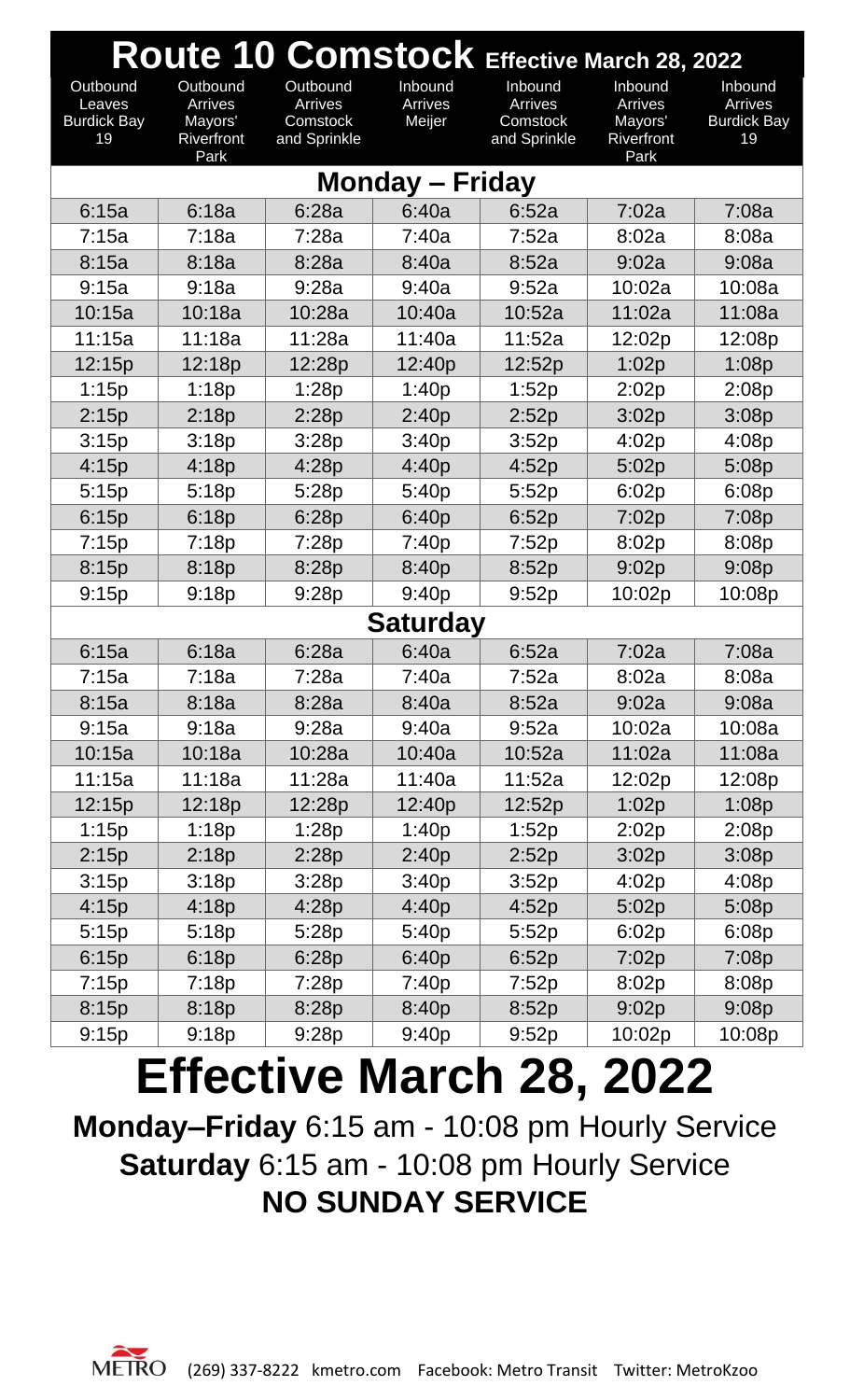|                      | Route 11 Stadium Effective March 28, 2022 |                            |                    |                        |                        |  |  |  |
|----------------------|-------------------------------------------|----------------------------|--------------------|------------------------|------------------------|--|--|--|
| Outbound             | Outbound                                  | Outbound                   | Inbound            | <b>Inbound Arrives</b> | <b>Inbound Arrives</b> |  |  |  |
| Leaves Rose<br>Bay 1 | <b>Arrives Stadium</b><br>and 11th        | <b>Arrives</b><br>K.V.C.C. | Leaves<br>K.V.C.C. | Stadium<br>Apartments  | Rose Bay 1             |  |  |  |
|                      |                                           | Monday-                    | <b>Friday</b>      |                        |                        |  |  |  |
| 6:15a                | 6:27a                                     | 6:43a                      | 6:45a              | 6:54a                  | 7:08a                  |  |  |  |
| 7:15a                | 7:27a                                     | 7:43a                      | 7:45a              | 7:54a                  | 8:08a                  |  |  |  |
| 8:15a                | 8:27a                                     | 8:43a                      | 8:45a              | 8:54a                  | 9:08a                  |  |  |  |
| 9:15a                | 9:27a                                     | 9:43a                      | 9:45a              | 9:54a                  | 10:08a                 |  |  |  |
| 10:15a               | 10:27a                                    | 10:43a                     | 10:45a             | 10:54a                 | 11:08a                 |  |  |  |
| 11:15a               | 11:27a                                    | 11:43a                     | 11:45a             | 11:54a                 | 12:08p                 |  |  |  |
| 12:15p               | 12:27p                                    | 12:43p                     | 12:45p             | 12:54p                 | 1:08p                  |  |  |  |
| 1:15p                | 1:27p                                     | 1:43p                      | 1:45p              | 1:54p                  | 2:08p                  |  |  |  |
| 2:15p                | 2:27p                                     | 2:43p                      | 2:45p              | 2:54p                  | 3:08p                  |  |  |  |
| 3:15p                | 3:27p                                     | 3:43p                      | 3:45p              | 3:54p                  | 4:08p                  |  |  |  |
| 4:15p                | 4:27p                                     | 4:43p                      | 4:45p              | 4:54p                  | 5:08p                  |  |  |  |
| 5:15p                | 5:27p                                     | 5:43p                      | 5:45p              | 5:54p                  | 6:08p                  |  |  |  |
| 6:15p                | 6:27p                                     | 6:43p                      | 6:45p              | 6:54p                  | 7:08p                  |  |  |  |
| 7:15p                | 7:27p                                     | 7:43p                      | 7:45p              | 7:54p                  | 8:08p                  |  |  |  |
| 8:15p                | 8:27p                                     | 8:43p                      | 8:45p              | 8:54p                  | 9:08p                  |  |  |  |
| 9:15p                | 9:27p                                     | 9:43p                      | 9:45p              | 9:54p                  | 10:08p                 |  |  |  |
|                      |                                           | <b>Saturday</b>            |                    |                        |                        |  |  |  |
| 6:15a                | 6:27a                                     | 6:43a                      | 6:45a              | 6:54a                  | 7:08a                  |  |  |  |
| 7:15a                | 7:27a                                     | 7:43a                      | 7:45a              | 7:54a                  | 8:08a                  |  |  |  |
| 8:15a                | 8:27a                                     | 8:43a                      | 8:45a              | 8:54a                  | 9:08a                  |  |  |  |
| 9:15a                | 9:27a                                     | 9:43a                      | 9:45a              | 9:54a                  | 10:08a                 |  |  |  |
| 10:15a               | 10:27a                                    | 10:43a                     | 10:45a             | 10:54a                 | 11:08a                 |  |  |  |
| 11:15a               | 11:27a                                    | 11:43a                     | 11:45a             | 11:54a                 | 12:08p                 |  |  |  |
| 12:15p               | 12:27p                                    | 12:43p                     | 12:45p             | 12:54p                 | 1:08p                  |  |  |  |
| 1:15p                | 1:27p                                     | 1:43p                      | 1:45p              | 1:54p                  | 2:08p                  |  |  |  |
| 2:15p                | 2:27p                                     | 2:43p                      | 2:45p              | 2:54p                  | 3:08p                  |  |  |  |
| 3:15p                | 3:27p                                     | 3:43p                      | 3:45p              | 3:54p                  | 4:08p                  |  |  |  |
| 4:15p                | 4:27p                                     | 4:43p                      | 4:45p              | 4:54p                  | 5:08p                  |  |  |  |
| 5:15p                | 5:27p                                     | 5:43p                      | 5:45p              | 5:54p                  | 6:08p                  |  |  |  |
| 6:15p                | 6:27p                                     | 6:43p                      | 6:45p              | 6:54p                  | 7:08p                  |  |  |  |
| 7:15p                | 7:27p                                     | 7:43p                      | 7:45p              | 7:54p                  | 8:08p                  |  |  |  |
| 8:15p                | 8:27p                                     | 8:43p                      | 8:45p              | 8:54p                  | 9:08p                  |  |  |  |
| 9:15p                | 9:27p                                     | 9:43p                      | 9:45p              | 9:54p                  | 10:08p                 |  |  |  |

**Monday–Friday** 6:15 am - 10:08 pm Hourly Service **Saturday** 6:15 am - 10:08 pm Hourly Service **NO SUNDAY SERVICE**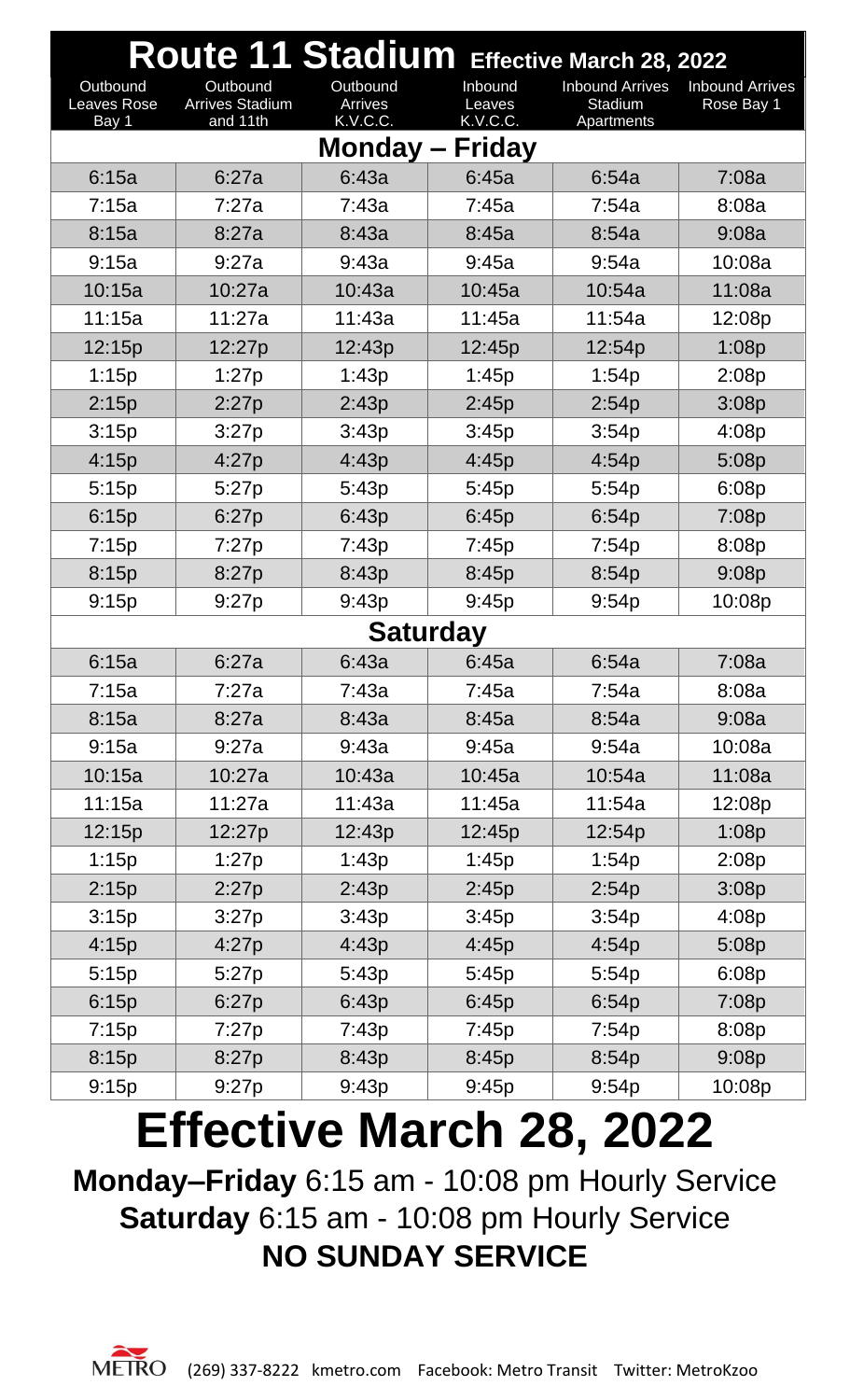| Route 12 Duke Effective March 28, 2022          |                    |                                             |                                  |             |                                          |  |  |  |
|-------------------------------------------------|--------------------|---------------------------------------------|----------------------------------|-------------|------------------------------------------|--|--|--|
| <b>Outbound Leaves</b><br><b>Burdick Bay 20</b> | Duke and<br>Denway | Kalamazoo<br><b>Battle Creek</b><br>Airport | Loy Norrix<br><b>High School</b> | <b>YMCA</b> | <b>Inbound Arrives</b><br>Burdick Bay 20 |  |  |  |
|                                                 |                    | <b>Monday - Friday</b>                      |                                  |             |                                          |  |  |  |
| 6:15a                                           | 6:30a              | 6:40a                                       | 6:45a                            | 6:55a       | 7:10a                                    |  |  |  |
| 7:15a                                           | 7:30a              | 7:40a                                       | 7:45a                            | 7:55a       | 8:10a                                    |  |  |  |
| 8:15a                                           | 8:30a              | 8:40a                                       | 8:45a                            | 8:55a       | 9:10a                                    |  |  |  |
|                                                 |                    |                                             |                                  |             |                                          |  |  |  |
| 2:15p                                           | 2:30p              | 2:40p                                       | 2:45p                            | 2:55p       | 3:10p                                    |  |  |  |
| 3:15p                                           | 3:30p              | 3:40p                                       | 3:45p                            | 3:55p       | 4:10p                                    |  |  |  |
| 4:15p                                           | 4:30p              | 4:40p                                       | 4:45p                            | 4:55p       | 5:10p                                    |  |  |  |
| 5:15p                                           | 5:30p              | 5:40p                                       | 5:45p                            | 5:55p       | 6:10p                                    |  |  |  |
| 6:15p                                           | 6:30p              | 6:40p                                       | 6:45p                            | 6:55p       | 7:10p                                    |  |  |  |

#### **Monday–Friday**

6:15 am – 9:10 am Hourly Service 2:15 pm – 7:10 pm Hourly Service

#### **NO SATURDAY OR SUNDAY SERVICE**

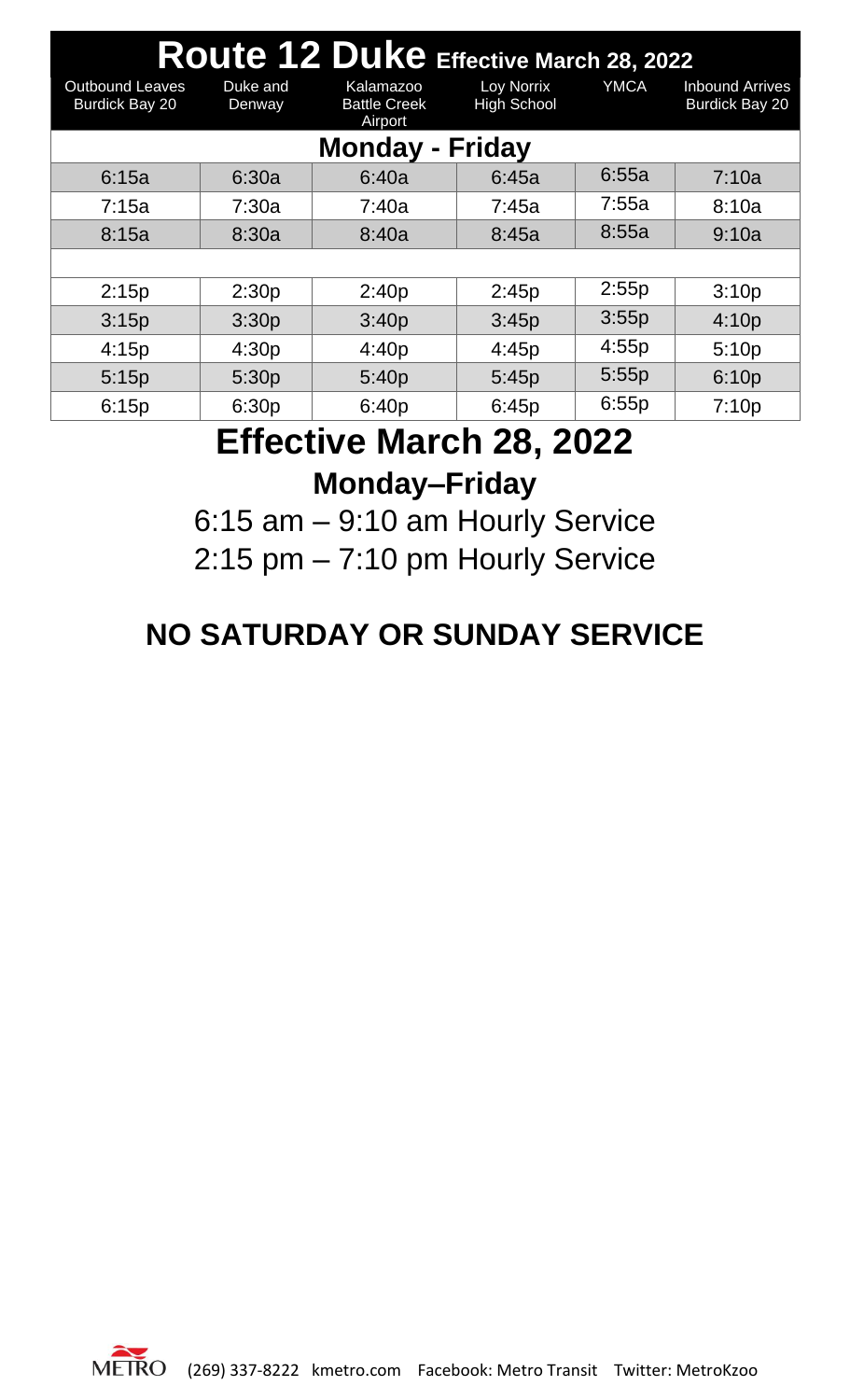|             | Route 13 S. Burdick Effective March 28, 2022 |           |                       |           |                   |            |  |  |  |
|-------------|----------------------------------------------|-----------|-----------------------|-----------|-------------------|------------|--|--|--|
| Outbound    | Outbound                                     | Outbound  | Outbound              | Inbound   | Inbound           | Inbound    |  |  |  |
| Leaves Rose | <b>Arrives</b>                               | Arrives   | <b>Arrives Meijer</b> | Arrives   | Arrives           | Arrives    |  |  |  |
| Bay 7       | Michigan<br><b>Works</b>                     | Goodwill  |                       | Goodwill  | Michigan<br>Works | Rose Bay 7 |  |  |  |
|             | <b>Monday – Friday</b>                       |           |                       |           |                   |            |  |  |  |
| 6:15a       | 6:20a                                        |           | 6:40a                 | 6:45a     | 6:50a             | 7:08a      |  |  |  |
| 7:15a       | 7:20a                                        | $7:23a*$  | 7:40a                 | $7:45a*$  | 7:50a             | 8:08a      |  |  |  |
| 8:15a       | 8:20a                                        | $8:23a*$  | 8:40a                 | $8:45a*$  | 8:50a             | 9:08a      |  |  |  |
| 9:15a       | 9:20a                                        | $9:23a*$  | 9:40a                 | $9:45a*$  | 9:50a             | 10:08a     |  |  |  |
| 10:15a      | 10:20a                                       | $10:23a*$ | 10:40a                | $10:45a*$ | 10:50a            | 11:08a     |  |  |  |
| 11:15a      | 11:20a                                       | $11:23a*$ | 11:40a                | $11:45a*$ | 11:50a            | 12:08p     |  |  |  |
| 12:15p      | 12:20p                                       | 12:23p*   | 12:40p                | 12:45p*   | 12:50p            | 1:08p      |  |  |  |
| 1:15p       | 1:20p                                        | $1:23p*$  | 1:40p                 | $1:45p*$  | 1:50p             | 2:08p      |  |  |  |
| 2:15p       | 2:20p                                        | $2:23p*$  | 2:40p                 | $2:45p*$  | 2:50p             | 3:08p      |  |  |  |
| 3:15p       | 3:20p                                        | $3:23p*$  | 3:40p                 | $3:45p*$  | 3:50p             | 4:08p      |  |  |  |
| 4:15p       | 4:20p                                        | $4:23p*$  | 4:40p                 | $4:45p*$  | 4:50p             | 5:08p      |  |  |  |
| 5:15p       | 5:20p                                        | $5:23p*$  | 5:40p                 | $5:45p*$  | 5:50p             | 6:08p      |  |  |  |
| 6:15p       | 6:20p                                        | 6:23p     | 6:40p                 | 6:45p     | 6:50p             | 7:08p      |  |  |  |
| 7:15p       | 7:20p                                        | 7:23p     | 7:40p                 | 7:45p     | 7:50p             | 8:08p      |  |  |  |
| 8:15p       | 8:20p                                        |           | 8:40p                 | 8:45p     | 8:50p             | 9:08p      |  |  |  |
| 9:15p       | 9:20p                                        | --        | 9:40p                 | 9:45p     | 9:50p             | 10:08p     |  |  |  |
|             |                                              |           | <b>Saturday</b>       |           |                   |            |  |  |  |
| 6:15a       | 6:20a                                        |           | 6:40a                 | 6:45a     | 6:50a             | 7:08a      |  |  |  |
| 7:15a       | 7:20a                                        | 7:23a     | 7:40a                 | 7:45a     | 7:50a             | 8:08a      |  |  |  |
| 8:15a       | 8:20a                                        | 8:23a     | 8:40a                 | 8:45a     | 8:50a             | 9:08a      |  |  |  |
| 9:15a       | 9:20a                                        | 9:23a     | 9:40a                 | 9:45a     | 9:50a             | 10:08a     |  |  |  |
| 10:15a      | 10:20a                                       | 10:23a    | 10:40a                | 10:45a    | 10:50a            | 11:08a     |  |  |  |
| 11:15a      | 11:20a                                       | 11:23a    | 11:40a                | 11:45a    | 11:50a            | 12:08p     |  |  |  |
| 12:15p      | 12:20p                                       | 12:23p    | 12:40p                | 12:45p    | 12:50p            | 1:08p      |  |  |  |
| 1:15p       | 1:20p                                        | 1:23p     | 1:40p                 | 1:45p     | 1:50p             | 2:08p      |  |  |  |
| 2:15p       | 2:20p                                        | 2:23p     | 2:40p                 | 2:45p     | 2:50p             | 3:08p      |  |  |  |
| 3:15p       | 3:20p                                        | 3:23p     | 3:40p                 | 3:45p     | 3:50p             | 4:08p      |  |  |  |
| 4:15p       | 4:20p                                        | 4:23p     | 4:40p                 | 4:45p     | 4:50p             | 5:08p      |  |  |  |
| 5:15p       | 5:20p                                        | 5:23p     | 5:40p                 | 5:45p     | 5:50p             | 6:08p      |  |  |  |
| 6:15p       | 6:20p                                        | 6:23p     | 6:40p                 | 6:45p     | 6:50p             | 7:08p      |  |  |  |
| 7:15p       | 7:20p                                        | 7:23p     | 7:40p                 | 7:45p     | 7:50p             | 8:08p      |  |  |  |
| 8:15p       | 8:20p                                        |           | 8:40p                 | 8:45p     | 8:50p             | 9:08p      |  |  |  |
| 9:15p       | 9:20p                                        |           | 9:40p                 | 9:45p     | 9:50p             | 10:08p     |  |  |  |

**Monday–Friday** 6:15 am - 10:08 pm Hourly Service **Saturday** 6:15 am - 10:08 pm Hourly Service *\* Service to Kalamazoo Health Department*

#### **NO SUNDAY SERVICE**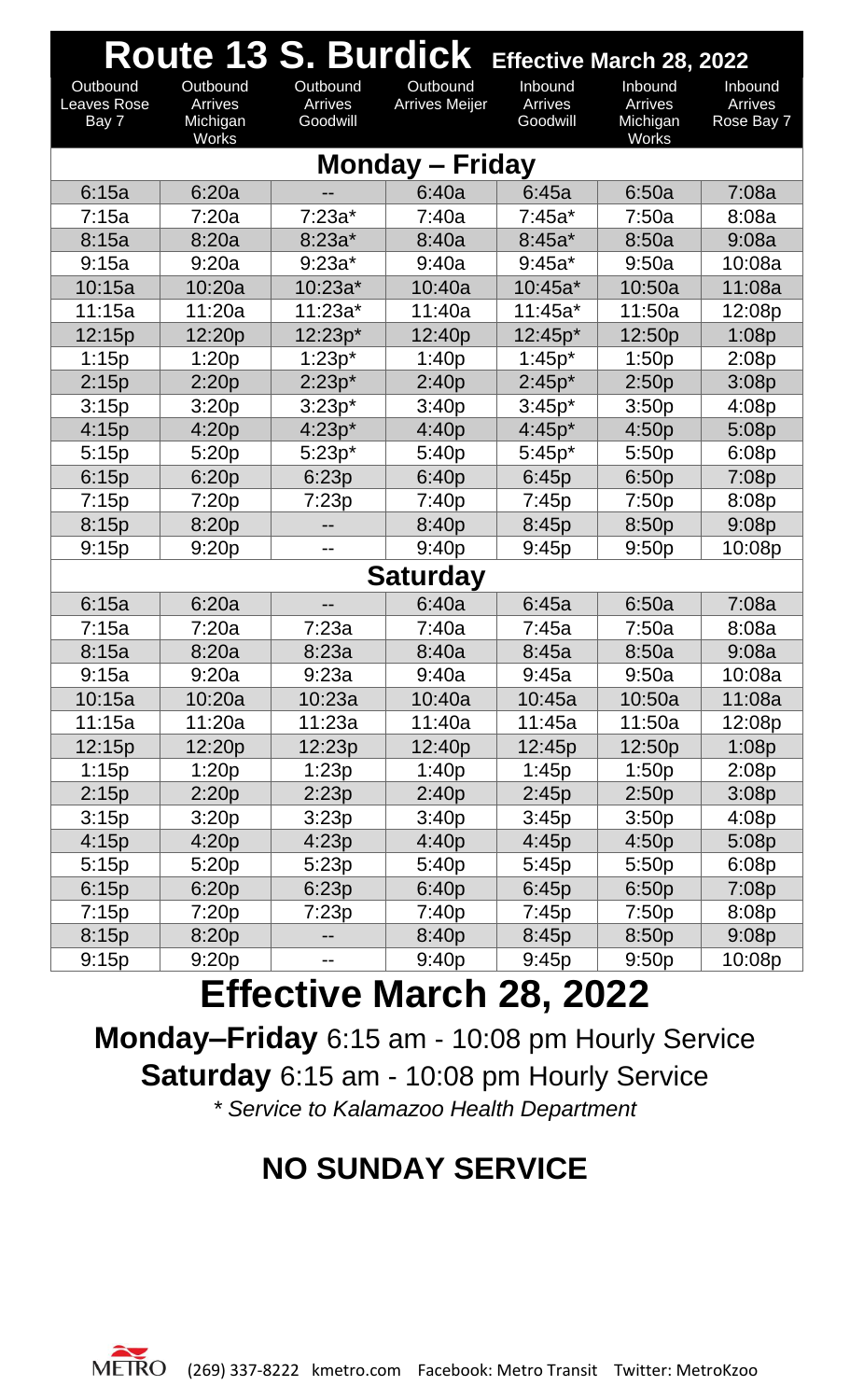|             | Route 14 West Main Effective March 28, 2022 |                                                |                       |         |         |                     |  |
|-------------|---------------------------------------------|------------------------------------------------|-----------------------|---------|---------|---------------------|--|
| Outbound    | Outbound                                    | Outbound                                       | Outbound              | Oshtemo | Inbound | Inbound             |  |
| Leaves Rose | <b>Arrives West</b>                         | <b>Arrives Maple</b>                           | <b>Arrives Meijer</b> | Library | Leaves  | <b>Arrives Rose</b> |  |
| Bay 3       | Main and                                    | <b>Hill Mall</b>                               |                       |         | Walmart | Bay 3               |  |
|             | <b>Berkley</b>                              | Monday - Friday (1/2 hour service 6:45a-6:38p) |                       |         |         |                     |  |
| 6:15a       | 6:18a                                       | 6:30a                                          | 6:37a                 |         | 6:45a   | 7:08a               |  |
| 6:45a       | 6:48a                                       | 7:00a                                          | 7:07a                 |         | 7:15a   | 7:38a               |  |
| 7:15a       | 7:18a                                       | 7:30a                                          | 7:37a                 | --      | 7:45a   | 8:08a               |  |
| 7:45a       | 7:48a                                       | 8:00a                                          | 8:07a                 | --      | 8:15a   | 8:38a               |  |
| 8:15a       | 8:18a                                       | 8:30a                                          | 8:37a                 |         | 8:45a   | 9:08a               |  |
| 8:45a       | 8:48a                                       | 9:00a                                          | 9:07a                 |         | 9:15a   | 9:38a               |  |
| 9:15a       | 9:18a                                       | 9:30a                                          | 9:37a                 | 9:40a   | 9:45a   | 10:08a              |  |
| 9:45a       | 9:48a                                       | 10:00a                                         | 10:07a                |         | 10:15a  | 10:38a              |  |
| 10:15a      | 10:18a                                      | 10:30a                                         | 10:37a                | 10:40a  | 10:45a  | 11:08a              |  |
| 10:45a      | 10:48a                                      | 11:00a                                         | 11:07a                |         | 11:15a  | 11:38a              |  |
| 11:15a      | 11:18a                                      | 11:30a                                         | 11:37a                | 11:40a  | 11:45a  | 12:08p              |  |
| 11:45a      | 11:48a                                      | 12:00p                                         | 12:07p                |         | 12:15p  | 12:38p              |  |
| 12:15p      | 12:18p                                      | 12:30p                                         | 12:37p                | 12:40p  | 12:45p  | 1:08p               |  |
| 12:45p      | 12:48p                                      | 1:00p                                          | 1:07p                 |         | 1:15p   | 1:38p               |  |
| 1:15p       | 1:18p                                       | 1:30p                                          | 1:37p                 | 1:40p   | 1:45p   | 2:08p               |  |
| 1:45p       | 1:48p                                       | 2:00p                                          | 2:07p                 |         | 2:15p   | 2:38p               |  |
| 2:15p       | 2:18p                                       | 2:30p                                          | 2:37p                 | 2:40p   | 2:45p   | 3:08p               |  |
| 2:45p       | 2:48p                                       | 3:00p                                          | 3:07p                 | $-$     | 3:15p   | 3:38p               |  |
| 3:15p       | 3:18p                                       | 3:30p                                          | 3:37p                 | 3:40p   | 3:45p   | 4:08p               |  |
| 3:45p       | 3:48p                                       | 4:00p                                          | 4:07p                 |         | 4:15p   | 4:38p               |  |
| 4:15p       | 4:18p                                       | 4:30p                                          | 4:37p                 | 4:40p   | 4:45p   | 5:08p               |  |
| 4:45p       | 4:48p                                       | 5:00p                                          | 5:07p                 |         | 5:15p   | 5:38p               |  |
| 5:15p       | 5:18p                                       | 5:30p                                          | 5:37p                 | 5:40p   | 5:45p   | 6:08p               |  |
| 5:45p       | 5:48p                                       | 6:00p                                          | 6:07p                 |         | 6:15p   | 6:38p               |  |
| 6:15p       | 6:18p                                       | 6:30p                                          | 6:37p                 | --      | 6:45p   | 7:08p               |  |
| 7:15p       | 7:18p                                       | 7:30p                                          | 7:37p                 | --      | 7:45p   | 8:08p               |  |
| 8:15p       | 8:18p                                       | 8:30p                                          | 8:37p                 | --      | 8:45p   | 9:08p               |  |
| 9:15p       | 9:18p                                       | 9:30p                                          | 9:37p                 | --      | 9:45p   | 10:08p              |  |
|             |                                             |                                                | <b>Saturday</b>       |         |         |                     |  |
| 6:15a       | 6:18a                                       | 6:30a                                          | 6:37a                 | --      | 6:45a   | 7:08a               |  |
| 7:15a       | 7:18a                                       | 7:30a                                          | 7:37a                 | --      | 7:45a   | 8:08a               |  |
| 8:15a       | 8:18a                                       | 8:30a                                          | 8:37a                 | --      | 8:45a   | 9:08a               |  |
| 9:15a       | 9:18a                                       | 9:30a                                          | 9:37a                 | --      | 9:45a   | 10:08a              |  |
| 10:15a      | 10:18a                                      | 10:30a                                         | 10:37a                | --      | 10:45a  | 11:08a              |  |
| 11:15a      | 11:18a                                      | 11:30a                                         | 11:37a                | --      | 11:45a  | 12:08p              |  |
| 12:15p      | 12:18p                                      | 12:30p                                         | 12:37p                | --      | 12:45p  | 1:08p               |  |
| 1:15p       | 1:18p                                       | 1:30p                                          | 1:37p                 | --      | 1:45p   | 2:08p               |  |
| 2:15p       | 2:18p                                       | 2:30p                                          | 2:37p                 | --      | 2:45p   | 3:08p               |  |
| 3:15p       | 3:18p                                       | 3:30p                                          | 3:37p                 | --      | 3:45p   | 4:08p               |  |
| 4:15p       | 4:18p                                       | 4:30p                                          | 4:37p                 | --      | 4:45p   | 5:08p               |  |
| 5:15p       | 5:18p                                       | 5:30p                                          | 5:37p                 | --      | 5:45p   | 6:08p               |  |
| 6:15p       | 6:18p                                       | 6:30p                                          | 6:37p                 | --      | 6:45p   | 7:08p               |  |
| 7:15p       | 7:18p                                       | 7:30p                                          | 7:37p                 | --      | 7:45p   | 8:08p               |  |
| 8:15p       | 8:18p                                       | 8:30p                                          | 8:37p                 | --      | 8:45p   | 9:08p               |  |
| 9:15p       | 9:18p                                       | 9:30p                                          | 9:37p                 | --      | 9:45p   | 10:08p              |  |

**Monday–Friday** 6:15 am–10:08 pm Half Hour Service 6:45 am–6:38 pm **Saturday** 6:15 am - 10:08 pm Hourly Service

#### **NO SUNDAY SERVICE**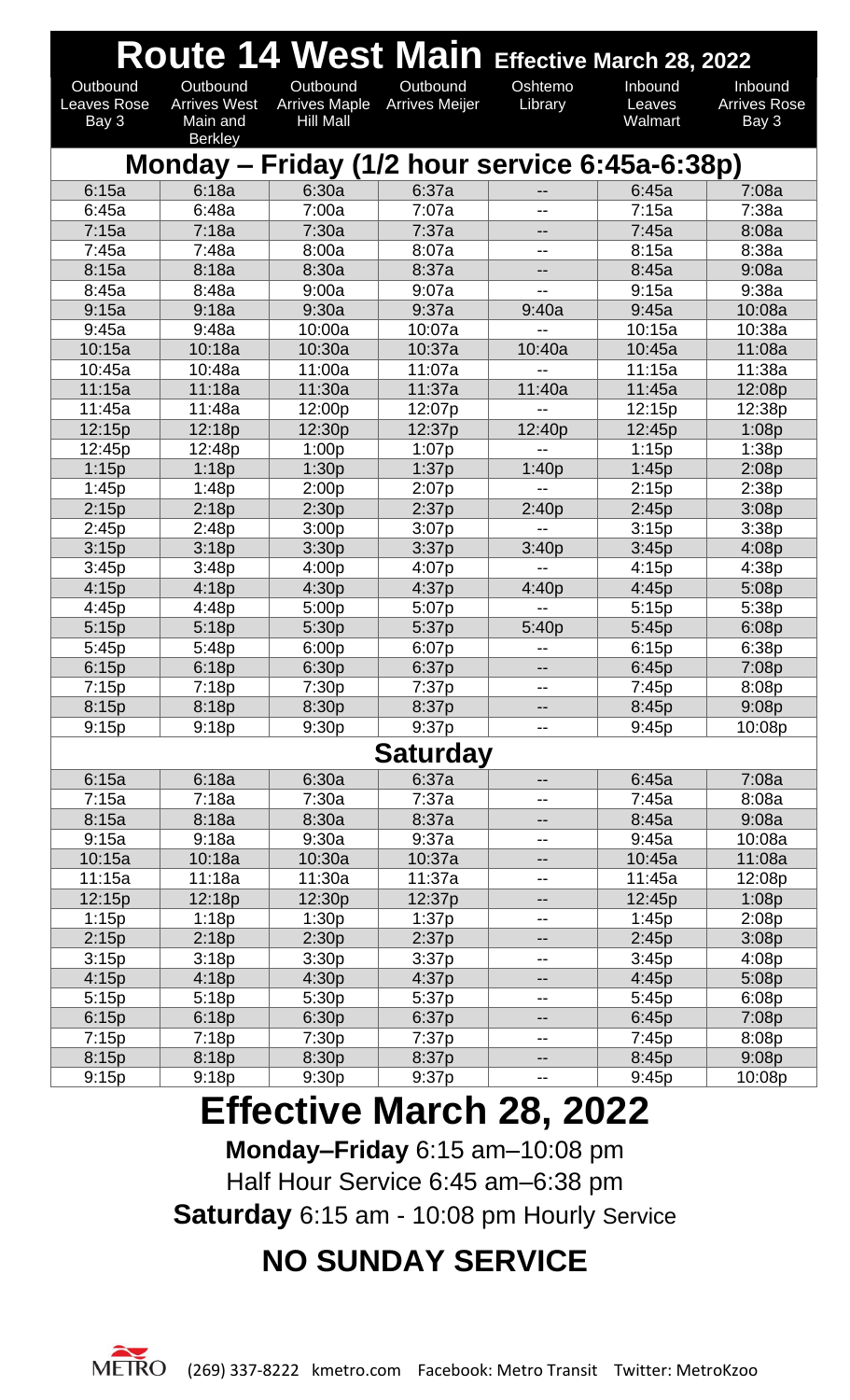### **Route 15 Paterson Effective March 28, 2022**

Outbound Leaves Rose Street Bay 8

Outbound Arrives Hopkins and Burdick

Inbound Arrives Interfaith Homes Inbound Arrives Burdick Street Bay 13

|        | Monday - Friday *Combined with Route 5 East Main |        |        |
|--------|--------------------------------------------------|--------|--------|
| 6:45a  | 6:50a                                            | 6:55a  | 7:08a  |
| 7:45a  | 7:50a (Travels to Edison M-F Only)               | 7:55a  | 8:08a  |
| 8:45a  | 8:50a                                            | 8:55a  | 9:08a  |
| 9:45a  | 9:50a                                            | 9:55a  | 10:08a |
| 10:45a | 10:50a                                           | 10:55a | 11:08a |
| 11:45a | 11:50a                                           | 11:55a | 12:08p |
| 12:45p | 12:50p                                           | 12:55p | 1:08p  |
| 1:45p  | 1:50p                                            | 1:55p  | 2:08p  |
| 2:45p  | 2:50p                                            | 2:55p  | 3:08p  |
| 3:45p  | 3:50p                                            | 3:55p  | 4:08p  |
| 4:45p  | 4:50p (Travels to Edison M-F Only)               | 4:55p  | 5:08p  |
| 5:45p  | 5:50p                                            | 5:55p  | 6:08p  |
| 6:45p  | 6:50p                                            | 6:55p  | 7:08p  |
| 7:45p  | 7:50p                                            | 7:55p  | 8:08p  |
| 8:45p  | 8:50p                                            | 8:55p  | 9:08p  |
| 9:45p  | 9:50p                                            | 9:55p  | 10:08p |
|        | <b>Saturday</b>                                  |        |        |
| 6:45a  | 6:50a                                            | 6:55a  | 7:08a  |
| 7:45a  | 7:50a                                            | 7:55a  | 8:08a  |
| 8:45a  | 8:50a                                            | 8:55a  | 9:08a  |
| 9:45a  | 9:50a                                            | 9:55a  | 10:08a |
| 10:45a | 10:50a                                           | 10:55a | 11:08a |
| 11:45a | 11:50a                                           | 11:55a | 12:08p |
| 12:45p | 12:50p                                           | 12:55p | 1:08p  |
| 1:45p  | 1:50p                                            | 1:55p  | 2:08p  |
| 2:45p  | 2:50p                                            | 2:55p  | 3:08p  |
| 3:45p  | 3:50p                                            | 3:55p  | 4:08p  |
| 4:45p  | 4:50p                                            | 4:55p  | 5:08p  |
| 5:45p  | 5:50p                                            | 5:55p  | 6:08p  |
| 6:45p  | 6:50p                                            | 6:55p  | 7:08p  |
| 7:45p  | 7:50p                                            | 7:55p  | 8:08p  |
| 8:45p  | 8:50p                                            | 8:55p  | 9:08p  |
| 9:45p  | 9:50p                                            | 9:55p  | 10:08p |

**Effective March 28, 2022**

**Monday–Friday** 6:45 am - 10:08 pm Hourly Service **Saturday** 6:45 am - 10:08 pm Hourly Service **NO SUNDAY SERVICE**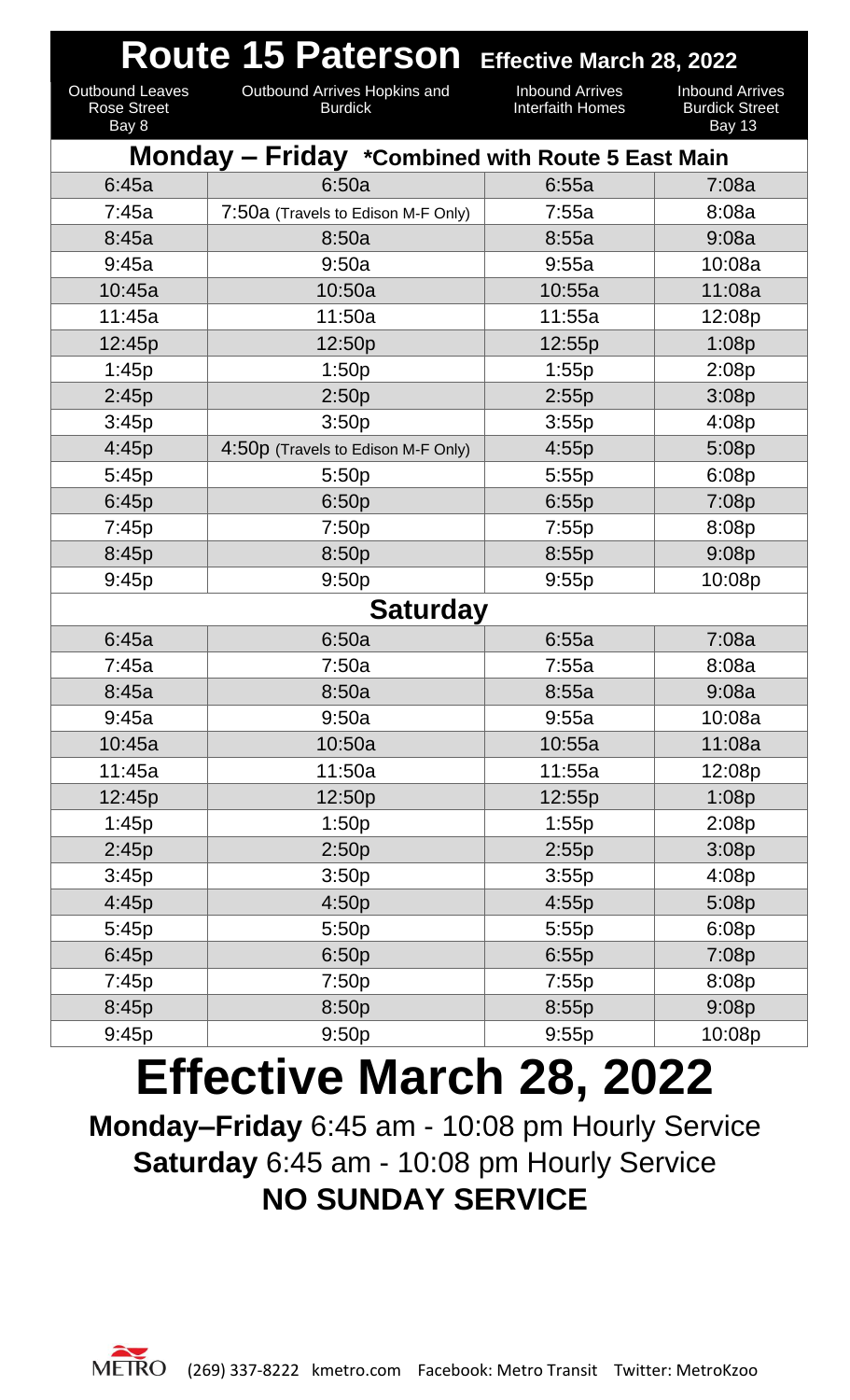| Route 16 Lovell Effective March 28, 2022 |                                              |                                               |                                       |                                              |                                        |                                                      |  |  |
|------------------------------------------|----------------------------------------------|-----------------------------------------------|---------------------------------------|----------------------------------------------|----------------------------------------|------------------------------------------------------|--|--|
| Outbound<br>Leaves Rose<br>Bay 5         | Outbound<br><b>Arrives Oak</b><br>and Lovell | Outbound<br>Arrives<br>Campus<br>Loading Zone | Outbound<br><b>Arrives</b><br>58 West | Inbound<br>Arrives<br>Campus<br>Loading Zone | Inbound<br>Arrives<br>South and<br>Oak | Inbound<br><b>Arrives Rose</b><br>Bay $\overline{5}$ |  |  |
| 5:45a                                    | 5:48a                                        | 5:57a                                         | 6:10a                                 | 6:25a                                        | 6:30a                                  | 6:38a                                                |  |  |
| 6:15a                                    | 6:18a                                        | 6:27a                                         | 6:40a                                 | 6:55a                                        | 7:00a                                  | 7:08a                                                |  |  |
| 6:45a                                    | 6:48a                                        | 6:57a                                         | 7:10a                                 | 7:25a                                        | 7:30a                                  | 7:38a                                                |  |  |
| 7:15a                                    | 7:18a                                        | 7:27a                                         | 7:40a                                 | 7:55a                                        | 8:00a                                  | 8:08a                                                |  |  |
| 7:45a                                    | 7:48a                                        | 7:57a                                         | 8:10a                                 | 8:25a                                        | 8:30a                                  | 8:38a                                                |  |  |
| 8:15a                                    | 8:18a                                        | 8:27a                                         | 8:40a                                 | 8:55a                                        | 9:00a                                  | 9:08a                                                |  |  |
| 8:45a                                    | 8:48a                                        | 8:57a                                         | 9:10a                                 | 9:25a                                        | 9:30a                                  | 9:38a                                                |  |  |
| 9:15a                                    | 9:18a                                        | 9:27a                                         | 9:40a                                 | 9:55a                                        | 10:00a                                 | 10:08a                                               |  |  |
| 9:45a                                    | 9:48a                                        | 9:57a                                         | 10:10a                                | 10:25a                                       | 10:30a                                 | 10:38a                                               |  |  |
| 10:15a                                   | 10:18a                                       | 10:27a                                        | 10:40a                                | 10:55a                                       | 11:00a                                 | 11:08a                                               |  |  |
| 10:45a                                   | 10:48a                                       | 10:57a                                        | 11:10a                                | 11:25a                                       | 11:30a                                 | 11:38a                                               |  |  |
| 11:15a                                   | 11:18a                                       | 11:27a                                        | 11:40a                                | 11:55a                                       | 12:00p                                 | 12:08p                                               |  |  |
| 11:45a                                   | 11:48a                                       | 11:57a                                        | 12:10p                                | 12:25p                                       | 12:30p                                 | 12:38p                                               |  |  |
| 12:15p                                   | 12:18p                                       | 12:27p                                        | 12:40p                                | 12:55p                                       | 1:00p                                  | 1:08p                                                |  |  |
| 12:45p                                   | 12:48p                                       | 12:57p                                        | 1:10p                                 | 1:25p                                        | 1:30p                                  | 1:38p                                                |  |  |
| 1:15p                                    | 1:18p                                        | 1:27p                                         | 1:40p                                 | 1:55p                                        | 2:00p                                  | 2:08p                                                |  |  |
| 1:45p                                    | 1:48p                                        | 1:57p                                         | 2:10p                                 | 2:25p                                        | 2:30p                                  | 2:38p                                                |  |  |
| 2:15p                                    | 2:18p                                        | 2:27p                                         | 2:40p                                 | 2:55p                                        | 3:00p                                  | 3:08p                                                |  |  |
| 2:45p                                    | 2:48p                                        | 2:57p                                         | 3:10p                                 | 3:25p                                        | 3:30p                                  | 3:38p                                                |  |  |
| 3:15p                                    | 3:18p                                        | 3:27p                                         | 3:40p                                 | 3:55p                                        | 4:00p                                  | 4:08p                                                |  |  |
| 3:45p                                    | 3:48p                                        | 3:57p                                         | 4:10p                                 | 4:25p                                        | 4:30p                                  | 4:38p                                                |  |  |
| 4:15p                                    | 4:18p                                        | 4:27p                                         | 4:40p                                 | 4:55p                                        | 5:00p                                  | 5:08p                                                |  |  |
| 4:45p                                    | 4:48p                                        | 4:57p                                         | 5:10p                                 | 5:25p                                        | 5:30p                                  | 5:38p                                                |  |  |
| 5:15p                                    | 5:18p                                        | 5:27p                                         | 5:40p                                 | 5:55p                                        | 6:00p                                  | 6:08p                                                |  |  |
| 6:15p                                    | 6:18p                                        | 6:27p                                         | 6:40p                                 | 6:55p                                        | 7:00p                                  | 7:08p                                                |  |  |
| 7:15p                                    | 7:18p                                        | 7:27p                                         | 7:40p                                 | 7:55p                                        | 8:00p                                  | 8:08p                                                |  |  |
| 8:15p                                    | 8:18p                                        | 8:27p                                         | 8:40p                                 | 8:55p                                        | 9:00p                                  | 9:08p                                                |  |  |
| 9:15p                                    | 9:18p                                        | 9:27p                                         | 9:40p                                 | 9:55p                                        | 10:00p                                 | 10:08p                                               |  |  |
|                                          |                                              |                                               | <b>Saturday</b>                       |                                              |                                        |                                                      |  |  |
| 6:15a                                    | 6:18a                                        | 6:27a                                         | 6:40a                                 | 6:55a                                        | 7:00a                                  | 7:08a                                                |  |  |
| 7:15a                                    | 7:18a                                        | 7:27a                                         | 7:40a                                 | 7:55a                                        | 8:00a                                  | 8:08a                                                |  |  |
| 8:15a                                    | 8:18a                                        | 8:27a                                         | 8:40a                                 | 8:55a                                        | 9:00a                                  | 9:08a                                                |  |  |
| 9:15a                                    | 9:18a                                        | 9:27a                                         | 9:40a                                 | 9:55a                                        | 10:00a                                 | 10:08a                                               |  |  |
| 10:15a                                   | 10:18a                                       | 10:27a                                        | 10:40a                                | 10:55a                                       | 11:00a                                 | 11:08a                                               |  |  |
| 11:15a                                   | 11:18a                                       | 11:27a                                        | 11:40a                                | 11:55a                                       | 12:00p                                 | 12:08p                                               |  |  |
| 12:15p                                   | 12:18p                                       | 12:27p                                        | 12:40p                                | 12:55p                                       | 1:00p                                  | 1:08p                                                |  |  |
| 1:15p                                    | 1:18p                                        | 1:27p                                         | 1:40p                                 | 1:55p                                        | 2:00p                                  | 2:08p                                                |  |  |
| 2:15p                                    | 2:18p                                        | 2:27p                                         | 2:40p                                 | 2:55p                                        | 3:00p                                  | 3:08p                                                |  |  |
| 3:15p                                    | 3:18p                                        | 3:27p                                         | 3:40p                                 | 3:55p                                        | 4:00p                                  | 4:08p                                                |  |  |
| 4:15p                                    | 4:18p                                        | 4:27p                                         | 4:40p                                 | 4:55p                                        | 5:00p                                  | 5:08p                                                |  |  |
| 5:15p                                    | 5:18p                                        | 5:27p                                         | 5:40p                                 | 5:55p                                        | 6:00p                                  | 6:08p                                                |  |  |
| 6:15p                                    | 6:18p                                        | 6:27p                                         | 6:40p<br>7:40p                        | 6:55p                                        | 7:00p                                  | 7:08p                                                |  |  |
| 7:15p                                    | 7:18p                                        | 7:27p                                         | 8:40p                                 | 7:55p                                        | 8:00p<br>9:00p                         | 8:08p                                                |  |  |
| 8:15p                                    | 8:18p                                        | 8:27p                                         |                                       | 8:55p                                        |                                        | 9:08p                                                |  |  |
| 9:15p                                    | 9:18p                                        | 9:27p                                         | 9:40p                                 | 9:55p                                        | 10:00p                                 | 10:08p                                               |  |  |

**Effective March 28, 2022 Monday–Friday** 5:45 am–10:08 pm Half Hour Service 5:45 am–5:38 pm **Saturday** 6:15 am - 10:08 pm Hourly Service **NO SUNDAY SERVICE**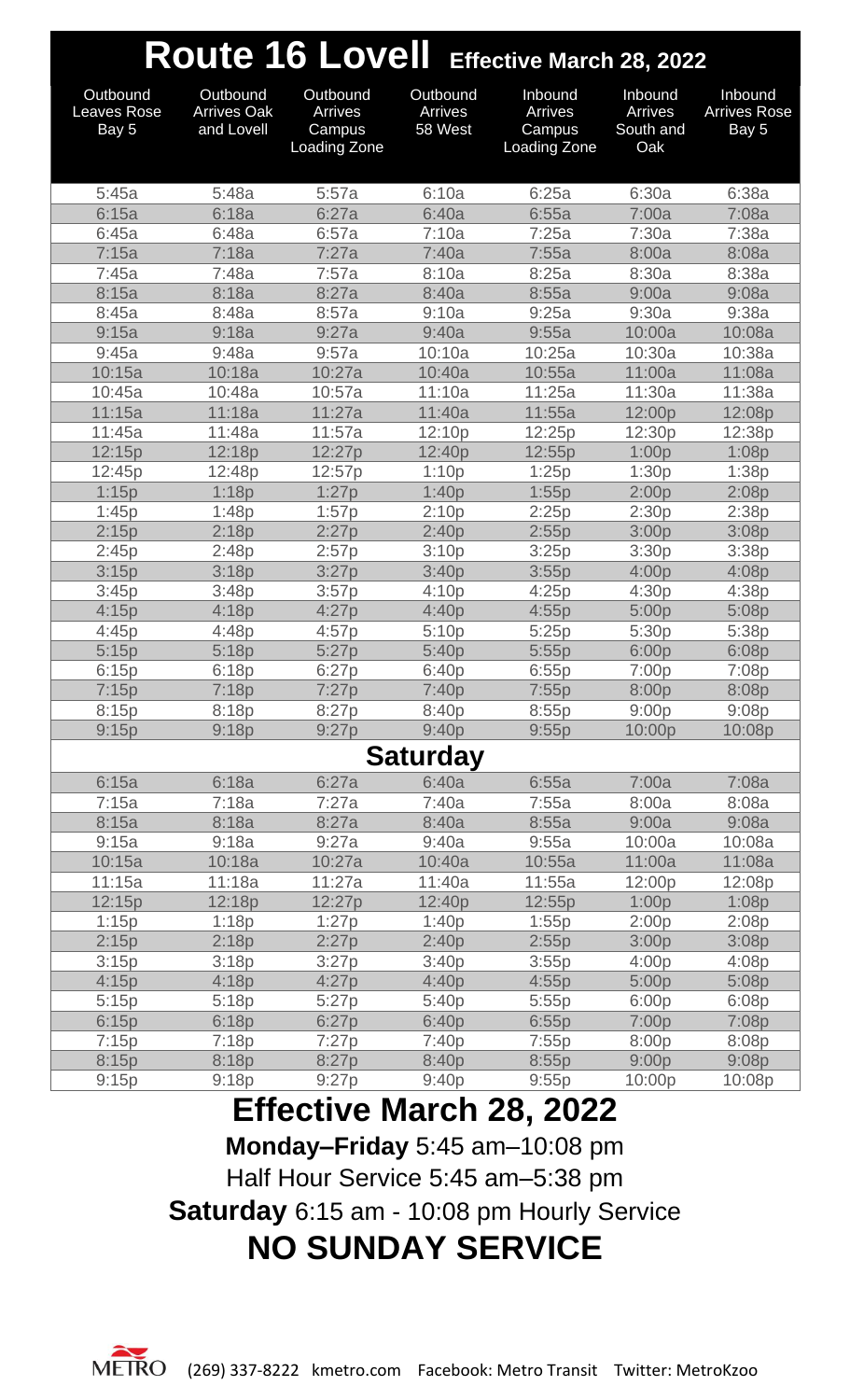|                            | <b>Route 19 Ring</b>          |                                                           |                                           | <b>Effective March 28, 2022</b> |                            |
|----------------------------|-------------------------------|-----------------------------------------------------------|-------------------------------------------|---------------------------------|----------------------------|
| <b>WMU</b><br>Rood<br>Hall | Western<br>View<br>Apartments | College<br>of Health &<br><b>Human</b><br><b>Services</b> | Stadium<br>Apartments<br><b>Howard St</b> | Valley<br><b>Dining Center</b>  | <b>WMU</b><br>Rood<br>Hall |
| 8:00a                      | 8:03a                         | 8:10a                                                     | 8:13a                                     | 8:20a                           | 8:25a                      |
| 8:30a                      | 8:33a                         | 8:40a                                                     | 8:43a                                     | 8:50a                           | 8:55a                      |
| 9:00a                      | 9:03a                         | 9:10a                                                     | 9:13a                                     | 9:20a                           | 9:25a                      |
| 9:30a                      | 9:33a                         | 9:40a                                                     | 9:43a                                     | 9:50a                           | 9:55a                      |
| 10:00a                     | 10:03a                        | 10:10a                                                    | 10:13a                                    | 10:20a                          | 10:25a                     |
| 10:30a                     | 10:33a                        | 10:40a                                                    | 10:43a                                    | 10:50a                          | 10:55a                     |
| 11:00a                     | 11:03a                        | 11:10a                                                    | 11:13a                                    | 11:20a                          | 11:25a                     |
| 11:30a                     | 11:33a                        | 11:40a                                                    | 11:43a                                    | 11:50a                          | 11:55a                     |
| 12:00p                     | 12:03p                        | 12:10p                                                    | 12:13p                                    | 12:20p                          | 12:25p                     |
| 12:30p                     | 12:33p                        | 12:40p                                                    | 12:43p                                    | 12:50p                          | 12:55p                     |
| 1:00p                      | 1:03p                         | 1:10p                                                     | 1:13p                                     | 1:20p                           | 1:25p                      |
| 1:30p                      | 1:33p                         | 1:40p                                                     | 1:43p                                     | 1:50p                           | 1:55p                      |
| 2:00p                      | 2:03p                         | 2:10p                                                     | 2:13p                                     | 2:20p                           | 2:25p                      |
| 2:30p                      | 2:33p                         | 2:40p                                                     | 2:43p                                     | 2:50p                           | 2:55p                      |
| 3:00p                      | 3:03p                         | 3:10p                                                     | 3:13p                                     | 3:20p                           | 3:25p                      |
| 3:30p                      | 3:33p                         | 3:40p                                                     | 3:43p                                     | 3:50p                           | 3:55p                      |
| 4:00p                      | 4:03p                         | 4:10p                                                     | 4:13p                                     | 4:20p                           | 4:25p                      |
| 4:30p                      | 4:33p                         | 4:40p                                                     | 4:43p                                     | 4:50p                           | 4:55p                      |
| 5:00p                      | 5:03p                         | 5:10p                                                     | 5:13p                                     | 5:20p                           | 5:25p                      |
| 5:30p                      | 5:33p                         | 5:40p                                                     | 5:43p                                     | 5:50p                           | 5:55p                      |
| 6:00p                      | 6:03p                         | 6:10p                                                     | 6:13p                                     | 6:20p                           | 6:25p                      |
| 6:30p                      | 6:33p                         | 6:40p                                                     | 6:43p                                     | 6:50p                           | 6:55p                      |
|                            |                               |                                                           | <b>Monday-Thursday ONLY</b>               |                                 |                            |
| 7:00p                      | 7:03p                         | 7:10p                                                     | 7:13p                                     | 7:20p                           | 7:25p                      |
| 7:30p                      | 7:33p                         | 7:40p                                                     | 7:43p                                     | 7:50p                           | 7:55p                      |
| 8:00p                      | 8:03p                         | 8:10p                                                     | 8:13p                                     | 8:20p                           | 8:25p                      |
| 8:30p                      | 8:33p                         | 8:40p                                                     | 8:43p                                     | 8:50p                           | 8:55p                      |
| 9:00p                      | 9:03p                         | 9:10p                                                     | 9:13p                                     | 9:20p                           | 9:25p                      |
| 9:30p                      | 9:33p                         | 9:40p                                                     | 9:43p                                     | 9:50p                           | 9:55p                      |

**Effective March 28, 2022 Monday-Thursday** 8:00 am – 9:55 pm **Friday** 8:00 am – 6:55 pm **NO SATURDAY OR SUNDAY SERVICE**

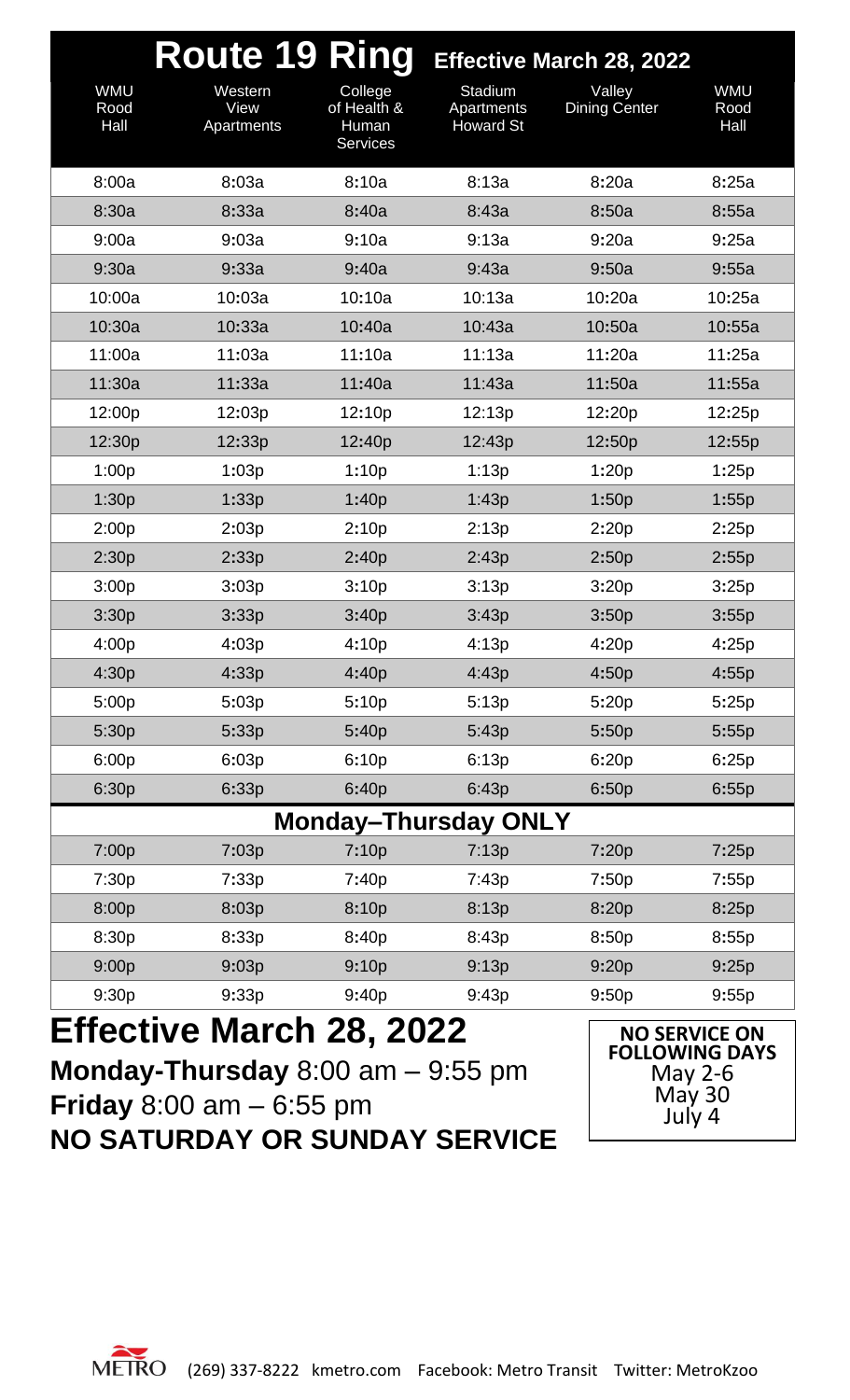|           | 21 Solon-Kendall Effective March 28, 2022 |           |           |                              |           |
|-----------|-------------------------------------------|-----------|-----------|------------------------------|-----------|
| Rood Hall | Knollwood<br>Apartments                   | Rood Hall | Rood Hall | Solon at<br><b>West Main</b> | Rood Hall |
| 7:00a     | 7:04a                                     | 7:12a     | 7:15a     | 7:19a                        | 7:30a     |
| 7:30a     | 7:34a                                     | 7:42a     | 7:45a     | 7:49a                        | 8:00a     |
| 8:00a     | 8:04a                                     | 8:12a     | 8:15a     | 8:19a                        | 8:30a     |
| 8:30a     | 8:34a                                     | 8:42a     | 8:45a     | 8:49a                        | 9:00a     |
| 9:00a     | 9:04a                                     | 9:12a     | 9:15a     | 9:19a                        | 9:30a     |
| 9:30a     | 9:34a                                     | 9:42a     | 9:45a     | 9:49a                        | 10:00a    |
| 10:00a    | 10:00a                                    | 10:10a    | 10:15a    | 10:19a                       | 10:30a    |
| 10:30a    | 10:34a                                    | 10:42a    | 10:45a    | 10:49a                       | 11:00a    |
| 11:00a    | 11:04a                                    | 11:12a    | 11:15a    | 11:19a                       | 11:30a    |
| 11:30a    | 11:34a                                    | 11:42a    | 11:45a    | 11:49a                       | 12:00p    |
| 12:00p    | 12:04p                                    | 12:12p    | 12:15p    | 12:19p                       | 12:30p    |
| 12:30p    | 12:34p                                    | 12:42p    | 12:45p    | 12:49p                       | 1:00p     |
| 1:00p     | 1:04p                                     | 1:12p     | 1:15p     | 1:19p                        | 1:30p     |
| 1:30p     | 1:34p                                     | 1:42p     | 1:45p     | 1:49p                        | 2:00p     |
| 2:00p     | 2:04p                                     | 2:12p     | 2:15p     | 2:19p                        | 2:30p     |
| 2:30p     | 2:34p                                     | 2:42p     | 2:45p     | 2:49p                        | 3:00p     |
| 3:00p     | 3:04p                                     | 3:12p     | 3:15p     | 3:19p                        | 3:30p     |
| 3:30p     | 3:34p                                     | 3:42p     | 3:45p     | 3:49p                        | 4:00p     |
| 4:00p     | 4:04p                                     | 4:12p     | 4:15p     | 4:19p                        | 4:30p     |
| 4:30p     | 4:34p                                     | 4:42p     | 4:45p     | 4:49p                        | 5:00p     |
| 5:00p     | 5:04p                                     | 5:12p     | 5:15p     | 5:19p                        | 5:30p     |
| 5:30p     | 5:34p                                     | 5:42p     | 5:45p     | 5:49p                        | 6:00p     |
| 6:00p     | 6:04p                                     | 6:12p     | 6:15p     | 6:19p                        | 6:30p     |
| 6:30p     | 6:34p                                     | 6:42p     | 6:45p     | 6:49p                        | 7:00p     |
| 7:00p     | 7:04p                                     | 7:12p     | 7:15p     | 7:19p                        | 7:30p     |
| 7:30p     | 7:34p                                     | 7:42p     | 7:45p     | 7:49p                        | 8:00p     |
| 8:00p     | 8:04p                                     | 8:12p     | 8:15p     | 8:19p                        | 8:30p     |
| 8:30p     | 8:34p                                     | 8:42p     | 8:45p     | 8:49p                        | 9:00p     |
| 9:00p     | 9:04p                                     | 9:12p     | 9:15p     | 9:19p                        | 9:30p     |
| 9:30p     | 9:34p                                     | 9:42p     | 9:45p     | 9:49p                        | 10:00p    |

**Monday–Friday** 7:00 am–10:00 pm (Half Hour) **NO SATURDAY OR SUNDAY SERVICE**

> **NO SERVICE ON FOLLOWING DAYS** May 2 – August 31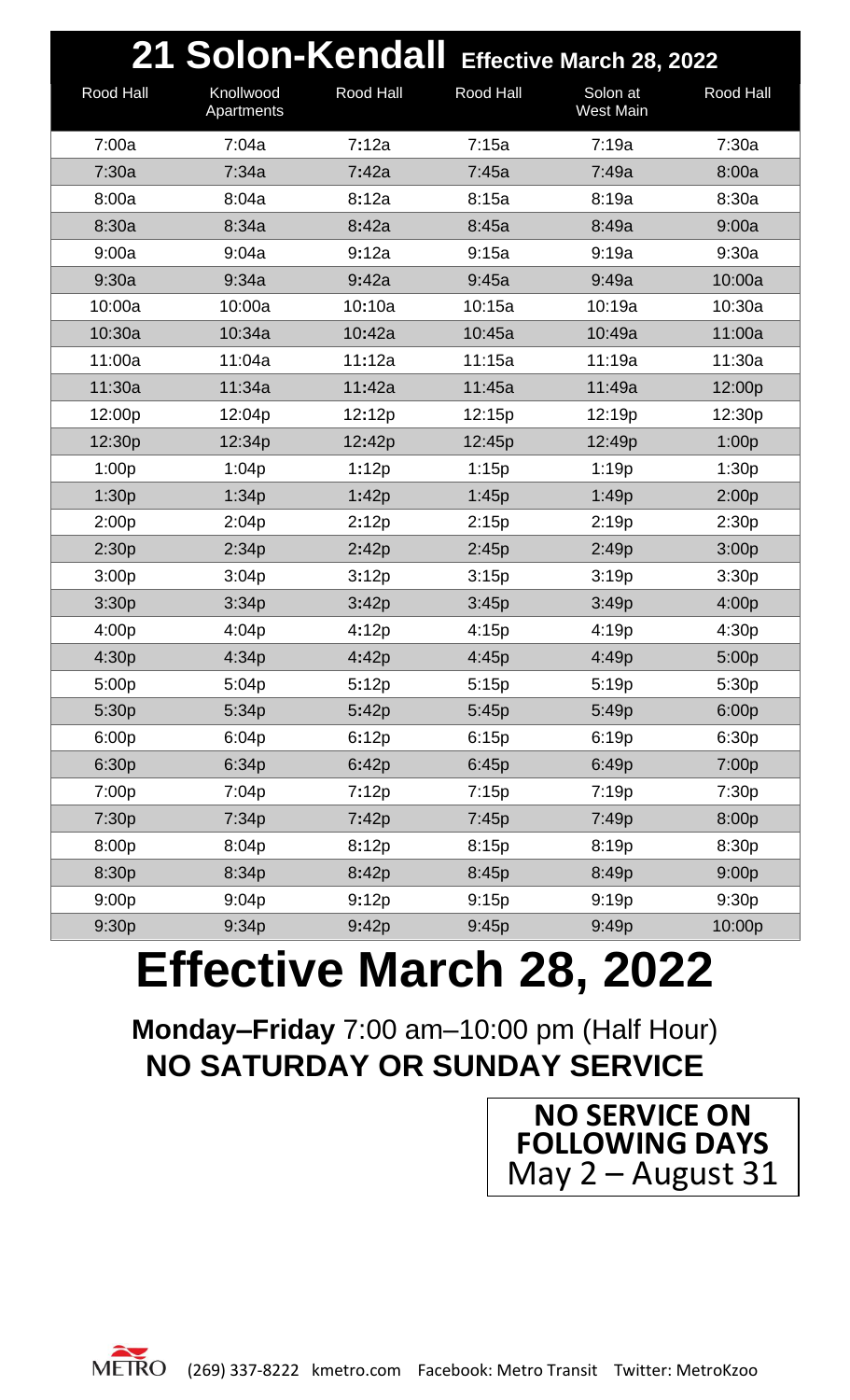|         | 25 Parkview Campus Effective March 28, 2022 |        |                    |                    |                                   |           |
|---------|---------------------------------------------|--------|--------------------|--------------------|-----------------------------------|-----------|
| Days    | Rood Hall                                   | Costco | Parkview<br>Campus | Parkview<br>Campus | <b>Cedar Trails</b><br>Apartments | Rood Hall |
| Mon-Fri | 6:45a                                       | 6:50a  | 7:00a              | 7:05a              | 7:08a                             | 7:20a     |
| Mon-Thu | 7:05a                                       | 7:10a  | 7:20a              | 7:25a              | 7:28a                             | 7:40a     |
| Mon-Fri | 7:25a                                       | 7:30a  | 7:40a              | 7:45a              | 7:48a                             | 8:00a     |
| Mon-Thu | 7:45a                                       | 7:50a  | 8:00a              | 8:05a              | 8:08a                             | 8:20a     |
| Mon-Fri | 8:05a                                       | 8:10a  | 8:20a              | 8:25a              | 8:28a                             | 8:40a     |
| Mon-Thu | 8:25a                                       | 8:30a  | 8:40a              | 8:45a              | 8:48a                             | 9:00a     |
| Mon-Fri | 8:45a                                       | 8:50a  | 9:00a              | 9:05a              | 9:08a                             | 9:20a     |
| Mon-Thu | 9:05a                                       | 9:10a  | 9:20a              | 9:25a              | 9:28a                             | 9:40a     |
| Mon-Fri | 9:25a                                       | 9:30a  | 9:40a              | 9:45a              | 9:48a                             | 10:00a    |
| Mon-Thu | 9:45a                                       | 9:50a  | 10:00a             | 10:05a             | 10:08a                            | 10:20a    |
| Mon-Fri | 10:05a                                      | 10:10a | 10:20a             | 10:25a             | 10:28a                            | 10:40a    |
| Mon-Thu | 10:25a                                      | 10:30a | 10:40a             | 10:45a             | 10:48a                            | 11:00a    |
| Mon-Fri | 10:45a                                      | 10:50a | 11:00a             | 11:05a             | 11:08a                            | 11:20a    |
| Mon-Thu | 11:05a                                      | 11:10a | 11:20a             | 11:25a             | 11:28a                            | 11:40a    |
| Mon-Fri | 11:25a                                      | 11:30a | 11:40a             | 11:45a             | 11:48a                            | 12:00p    |
| Mon-Thu | 11:45a                                      | 11:50a | 12:00p             | 12:05p             | 12:08p                            | 12:20p    |
| Mon-Fri | 12:05p                                      | 12:10p | 12:20p             | 12:25p             | 12:28p                            | 12:40p    |
| Mon-Thu | 12:25p                                      | 12:30p | 12:40p             | 12:45p             | 12:48p                            | 1:00p     |
| Mon-Fri | 12:45p                                      | 12:50p | 1:00p              | 1:05p              | 1:08p                             | 1:20p     |
| Mon-Thu | 1:05p                                       | 1:10p  | 1:20p              | 1:25p              | 1:28p                             | 1:40p     |
| Mon-Fri | 1:25p                                       | 1:30p  | 1:40p              | 1:45p              | 1:48p                             | 2:00p     |
| Mon-Thu | 1:45p                                       | 1:50p  | 2:00p              | 2:05p              | 2:08p                             | 2:20p     |
| Mon-Fri | 2:05p                                       | 2:10p  | 2:20p              | 2:25p              | 2:28p                             | 2:40p     |
| Mon-Thu | 2:25p                                       | 2:30p  | 2:40p              | 2:45p              | 2:48p                             | 3:00p     |
| Mon-Fri | 2:45p                                       | 2:50p  | 3:00p              | 3:05p              | 3:08p                             | 3:20p     |
| Mon-Thu | 3:05p                                       | 3:10p  | 3:20p              | 3:25p              | 3:28p                             | 3:40p     |
| Mon-Fri | 3:25p                                       | 3:30p  | 3:40p              | 3:45p              | 3:48p                             | 4:00p     |
| Mon-Thu | 3:45p                                       | 3:50p  | 4:00p              | 4:05p              | 4:08p                             | 4:20p     |
| Mon-Fri | 4:05p                                       | 4:10p  | 4:20p              | 4:25p              | 4:28p                             | 4:40p     |
| Mon-Thu | 4:25p                                       | 4:30p  | 4:40p              | 4:45p              | 4:48p                             | 5:00p     |
| Mon-Fri | 4:45p                                       | 4:50p  | 5:00p              | 5:05p              | 5:08p                             | 5:20p     |
| Mon-Thu | 5:05p                                       | 5:10p  | 5:20p              | 5:25p              | 5:28p                             | 5:40p     |
| Mon-Fri | 5:25p                                       | 5:30p  | 5:40p              | 5:45p              | 5:48p                             | 6:00p     |
| Mon-Thu | 5:45p                                       | 5:50p  | 6:00p              | 6:05p              | 6:08p                             | 6:20p     |
| Mon-Fri | 6:05p                                       | 6:10p  | 6:20p              | 6:25p              | 6:28p                             | 6:40p     |
| Mon-Fri | 6:45p                                       | 6:50p  | 7:00p              | 7:05p              | 7:08p                             | 7:20p     |
| Mon-Fri | 7:25p                                       | 7:30p  | 7:40p              | 7:45p              | 7:48p                             | 8:00p     |
| Mon-Fri | 8:05p                                       | 8:10p  | 8:20p              | 8:25p              | 8:28p                             | 8:40p     |
| Mon-Fri | 8:45p                                       | 8:50p  | 9:00p              | 9:05p              | 9:08p                             | 9:20p     |
| Mon-Fri | 9:25p                                       | 9:30p  | 9:40p              | 9:45p              | 9:48p                             | 10:00p    |

#### **Effective March 28, 2022 Monday–Friday** 6:45 am–10:00 pm **NO SATURDAY OR SUNDAY SERVICE** MO SERVICE ON

**FOLLOWING DAYS** May 2-6 May 30 July 4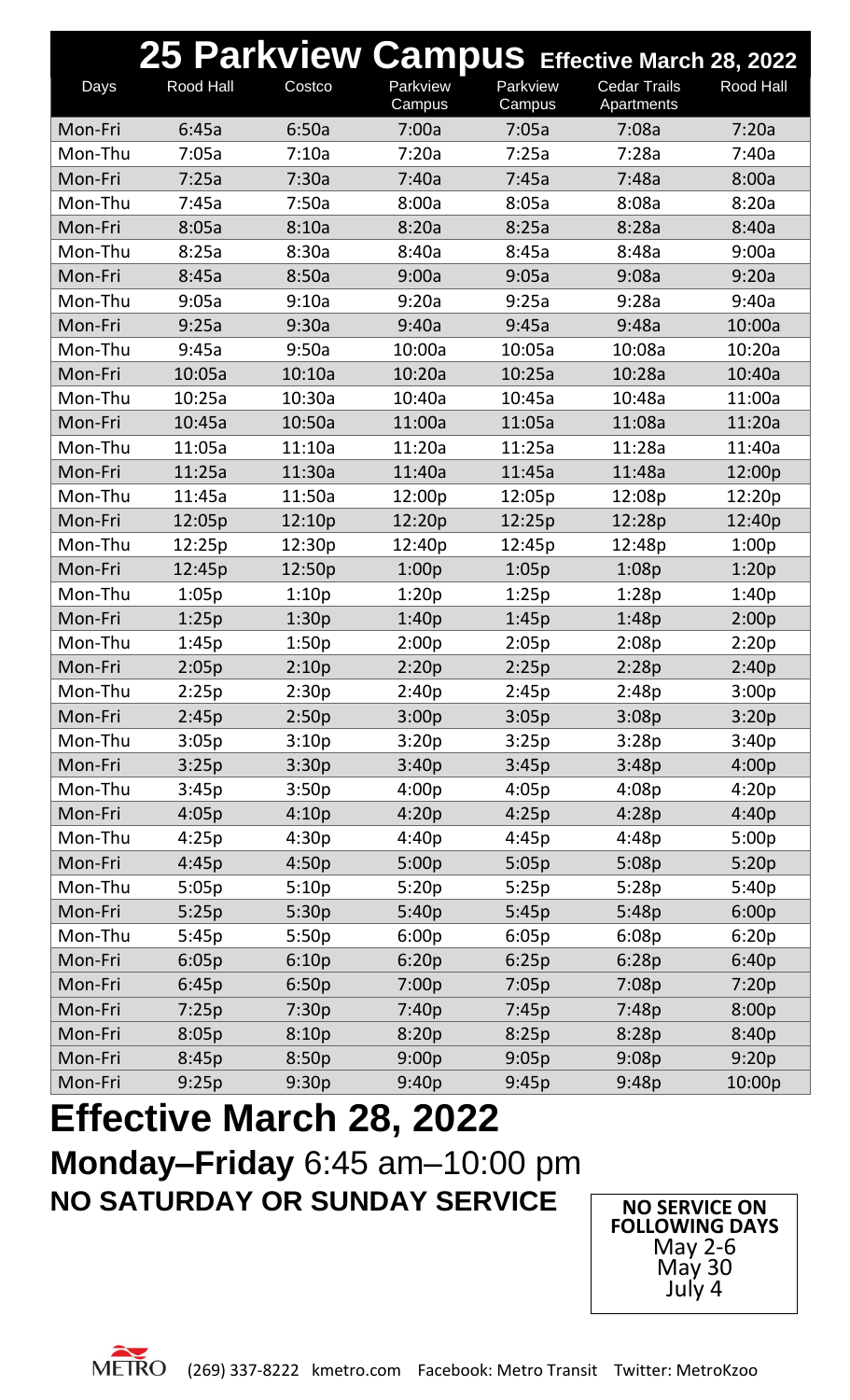| <b>Route 26 Centre</b><br><b>Effective March 28, 2022</b> |                                             |                                |                                          |                              |                                      |                                                |                                          |
|-----------------------------------------------------------|---------------------------------------------|--------------------------------|------------------------------------------|------------------------------|--------------------------------------|------------------------------------------------|------------------------------------------|
| Outbound<br>Leaves<br>Crossroads<br>Mall                  | Outbound<br>Arrives<br>Brown and<br>Currier | Outbound<br>Arrives<br>Walmart | Outbound<br>Arrives<br>Mulberry<br>Point | Inbound<br>Arrives<br>Meijer | Inbound<br>Arrives<br><b>Borgess</b> | Inbound<br>Arrives<br>Milham<br><b>Meadows</b> | Inbound<br>Arrives<br>Crossroads<br>Mall |
|                                                           |                                             |                                | <b>Monday – Friday</b>                   |                              |                                      |                                                |                                          |
|                                                           |                                             |                                |                                          |                              |                                      | 6:33a                                          | 6:42a                                    |
| 6:45a                                                     | 6:55a                                       | 6:58a                          | 7:03a                                    | 7:07a                        | 7:18a                                | 7:33a                                          | 7:42a                                    |
| 7:45a                                                     | 7:55a                                       | 7:58a                          | 8:03a                                    | 8:07a                        | 8:18a                                | 8:33a                                          | 8:42a                                    |
| 8:45a                                                     | 8:55a                                       | 8:58a                          | 9:03a                                    | 9:07a                        | 9:18a                                | 9:33a                                          | 9:42a                                    |
| 9:45a                                                     | 9:55a                                       | 9:58a                          | 10:03a                                   | 10:07a                       | 10:18a                               | 10:33a                                         | 10:42a                                   |
| 10:45a                                                    | 10:55a                                      | 10:58a                         | 11:03a                                   | 11:07a                       | 11:18a                               | 11:33a                                         | 11:42a                                   |
| 11:45a                                                    | 11:55a                                      | 11:58a                         | 12:03p                                   | 12:07p                       | 12:18p                               | 12:33p                                         | 12:42p                                   |
| 12:45p                                                    | 12:55p                                      | 12:58p                         | 1:03p                                    | 1:07p                        | 1:18p                                | 1:33p                                          | 1:42p                                    |
| 1:45p                                                     | 1:55p                                       | 1:58p                          | 2:03p                                    | 2:07p                        | 2:18p                                | 2:33p                                          | 2:42p                                    |
| 2:45p                                                     | 2:55p                                       | 2:58p                          | 3:03p                                    | 3:07p                        | 3:18p                                | 3:33p                                          | 3:42p                                    |
| 3:45p                                                     | 3:55p                                       | 3:58p                          | 4:03p                                    | 4:07p                        | 4:18p                                | 4:33p                                          | 4:42p                                    |
| 4:45p                                                     | 4:55p                                       | 4:58p                          | 5:03p                                    | 5:07p                        | 5:18p                                | 5:33p                                          | 5:42p                                    |
| 5:45p                                                     | 5:55p                                       | 5:58p                          | 6:03p                                    | 6:07p                        | 6:18p                                | 6:33p                                          | 6:42p                                    |
| 6:45p                                                     | 6:55p                                       | 6:58p                          | 7:03p                                    | 7:07p                        | 7:18p                                | 7:33p                                          | 7:42p                                    |
| 7:45p                                                     | 7:55p                                       | 7:58p                          | 8:03p                                    | 8:07p                        | 8:18p                                | 8:33p                                          | 8:42p                                    |
| 8:45p                                                     | 8:55p                                       | 8:58p                          | 9:03p                                    | 9:07p                        | 9:18p                                | 9:33p                                          | 9:42p                                    |
|                                                           |                                             |                                | <b>Saturday</b>                          |                              |                                      |                                                |                                          |
|                                                           |                                             |                                |                                          |                              |                                      | 6:33a                                          | 6:42a                                    |
| 6:45a                                                     | 6:55a                                       | 6:58a                          | 7:03a                                    | 7:07a                        | 7:18a                                | 7:33a                                          | 7:42a                                    |
| 7:45a                                                     | 7:55a                                       | 7:58a                          | 8:03a                                    | 8:07a                        | 8:18a                                | 8:33a                                          | 8:42a                                    |
| 8:45a                                                     | 8:55a                                       | 8:58a                          | 9:03a                                    | 9:07a                        | 9:18a                                | 9:33a                                          | 9:42a                                    |
| 9:45a                                                     | 9:55a                                       | 9:58a                          | 10:03a                                   | 10:07a                       | 10:18a                               | 10:33a                                         | 10:42a                                   |
| 10:45a                                                    | 10:55a                                      | 10:58a                         | 11:03a                                   | 11:07a                       | 11:18a                               | 11:33a                                         | 11:42a                                   |
| 11:45a                                                    | 11:55a                                      | 11:58a                         | 12:03p                                   | 12:07p                       | 12:18p                               | 12:33p                                         | 12:42p                                   |
| 12:45p                                                    | 12:55p                                      | 12:58p                         | 1:03p                                    | 1:07p                        | 1:18p                                | 1:33p                                          | 1:42p                                    |
| 1:45p                                                     | 1:55p                                       | 1:58p                          | 2:03p                                    | 2:07p                        | 2:18p                                | 2:33p                                          | 2:42p                                    |
| 2:45p                                                     | 2:55p                                       | 2:58p                          | 3:03p                                    | 3:07p                        | 3:18p                                | 3:33p                                          | 3:42p                                    |
| 3:45p                                                     | 3:55p                                       | 3:58p                          | 4:03p                                    | 4:07p                        | 4:18p                                | 4:33p                                          | 4:42p                                    |
| 4:45p                                                     | 4:55p                                       | 4:58p                          | 5:03p                                    | 5:07p                        | 5:18p                                | 5:33p                                          | 5:42p                                    |
| 5:45p                                                     | 5:55p                                       | 5:58p                          | 6:03p                                    | 6:07p                        | 6:18p                                | 6:33p                                          | 6:42p                                    |
| 6:45p                                                     | 6:55p                                       | 6:58p                          | 7:03p                                    | 7:07p                        | 7:18p                                | 7:33p                                          | 7:42p                                    |
| 7:45p                                                     | 7:55p                                       | 7:58p                          | 8:03p                                    | 8:07p                        | 8:18p                                | 8:33p                                          | 8:42p                                    |
| 8:45p                                                     | 8:55p                                       | 8:58p                          | 9:03p                                    | 9:07p                        | 9:18p                                | 9:33p                                          | 9:42p                                    |

**Effective March 28, 2022 Monday–Friday** 6:33 am - 9:42 pm Hourly Service **Saturday** 6:33 am - 9:42 pm Hourly Service **NO SUNDAY SERVICE**